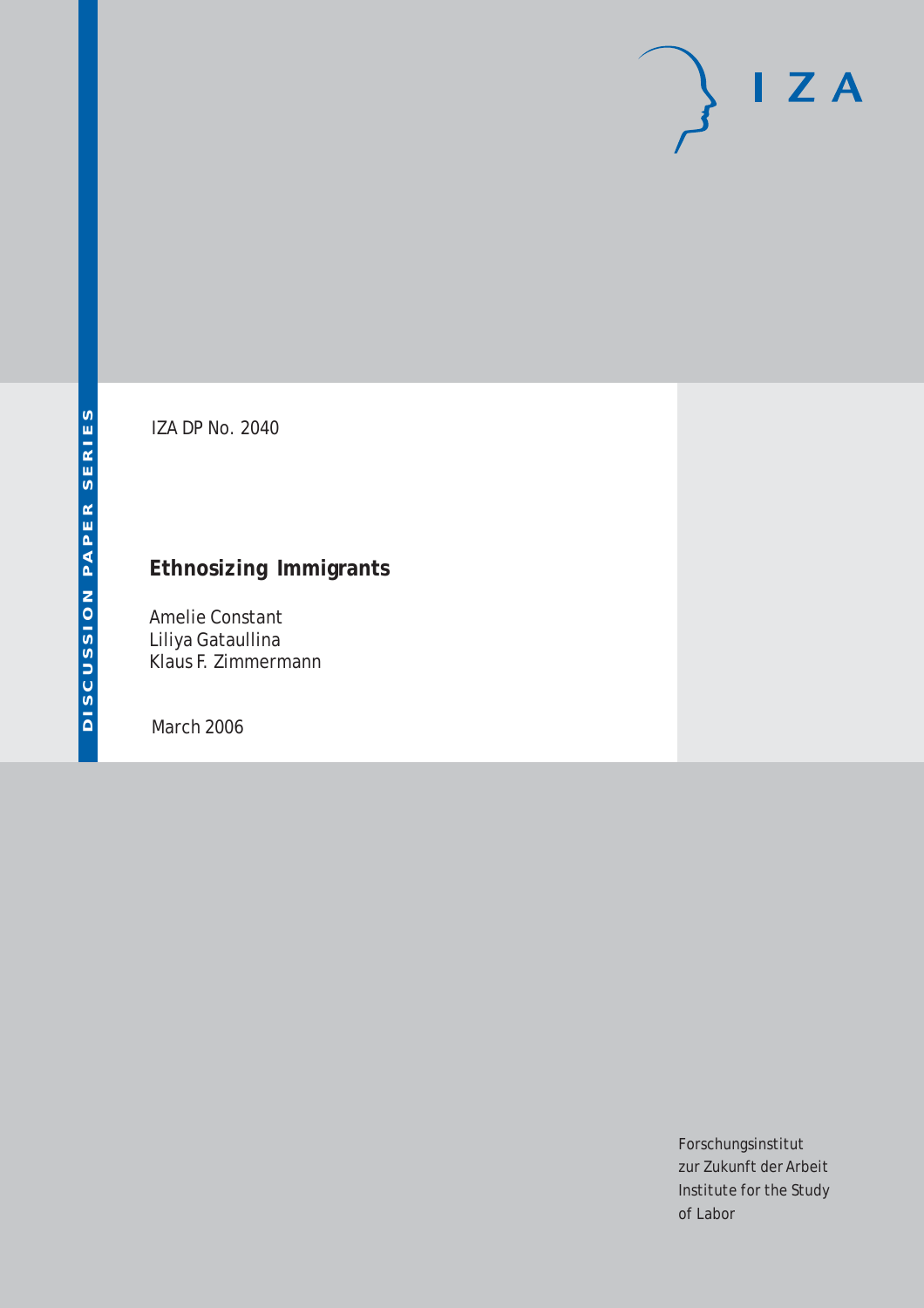# **Ethnosizing Immigrants**

# **Amelie Constant**

*IZA Bonn and Georgetown University* 

# **Liliya Gataullina**

*IZA Bonn* 

## **Klaus F. Zimmermann**

*Bonn University, IZA Bonn and DIW Berlin* 

Discussion Paper No. 2040 March 2006

IZA

P.O. Box 7240 53072 Bonn Germany

Phone: +49-228-3894-0 Fax: +49-228-3894-180 Email: [iza@iza.org](mailto:iza@iza.org)

Any opinions expressed here are those of the author(s) and not those of the institute. Research disseminated by IZA may include views on policy, but the institute itself takes no institutional policy positions.

The Institute for the Study of Labor (IZA) in Bonn is a local and virtual international research center and a place of communication between science, politics and business. IZA is an independent nonprofit company supported by Deutsche Post World Net. The center is associated with the University of Bonn and offers a stimulating research environment through its research networks, research support, and visitors and doctoral programs. IZA engages in (i) original and internationally competitive research in all fields of labor economics, (ii) development of policy concepts, and (iii) dissemination of research results and concepts to the interested public.

IZA Discussion Papers often represent preliminary work and are circulated to encourage discussion. Citation of such a paper should account for its provisional character. A revised version may be available directly from the author.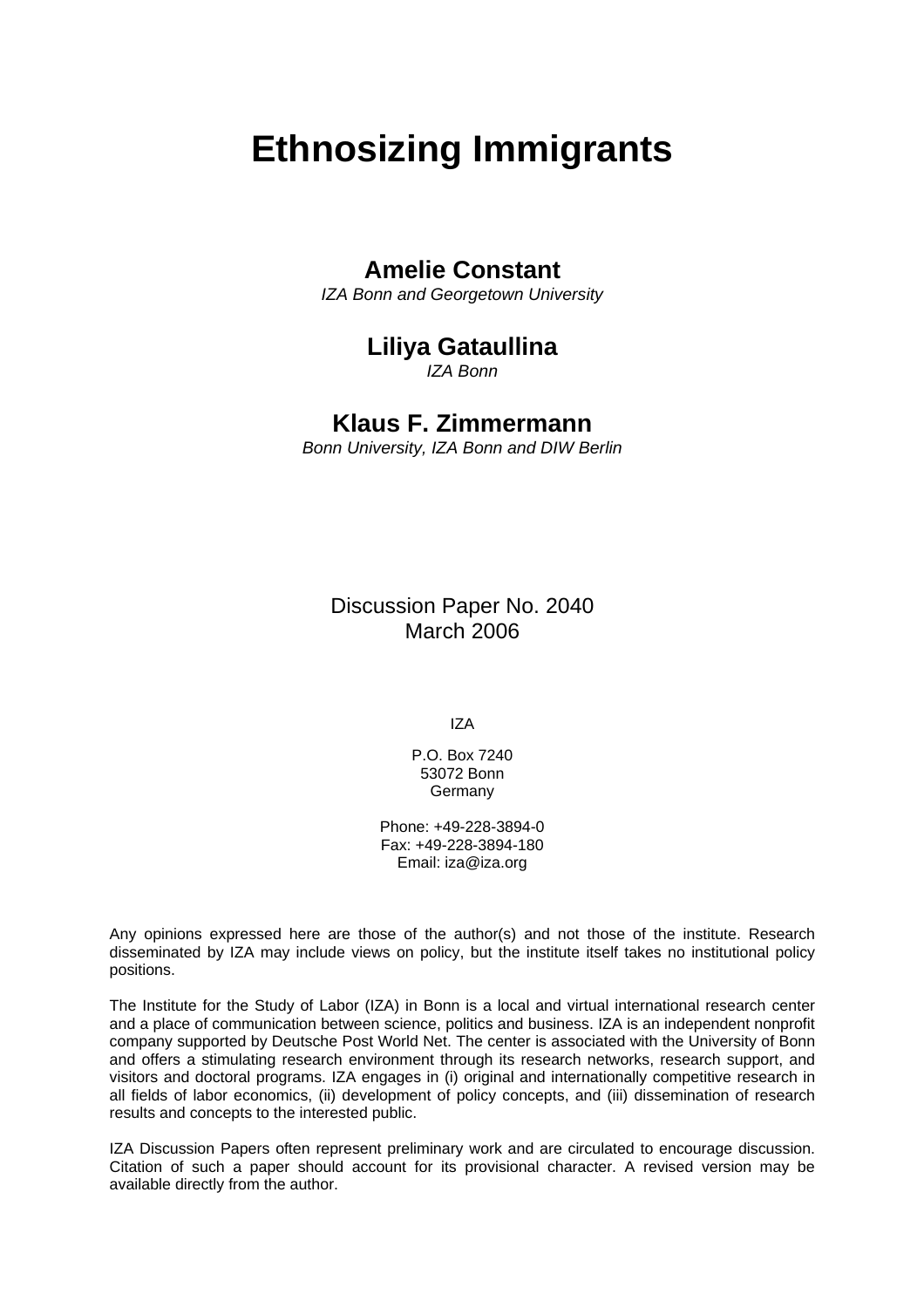IZA Discussion Paper No. 2040 March 2006

# **ABSTRACT**

# **Ethnosizing Immigrant[s\\*](#page-2-0)**

The paper provides a new measure of the ethnic identity of immigrants and explores its evolution in the host country. The ethnosizer, a measure of the intensity of a person's ethnic identity, is constructed from information on the following elements: language, culture, societal interaction, history of migration, and ethnic self-identification. A two-dimensional concept of the ethnosizer classifies immigrants into four states: integration, assimilation, separation and marginalization. We find that ethnic identity persists stronger for females, Muslims, those with schooling in the home country, and older age at the time of entry. Young migrants are assimilated or integrated the most. While Muslims do not integrate, Catholics and other Christians assimilate the best. Immigrants with college or higher education in the home country integrate very well, but do not assimilate. Having some schooling is worse than no education for integration or assimilation. The ethnicity of individuals, measured by country of origin, remains relevant.

JEL Classification: F22, J15, J16, Z10

Keywords: ethnicity, ethnic identity, acculturation, migrant assimilation, migrant integration

Corresponding author:

 $\overline{a}$ 

Klaus F. Zimmermann IZA P.O. Box 7240 D-53072 Bonn Germany Email: [Zimmermann@iza.org](mailto:Zimmermann@iza.org)

<span id="page-2-0"></span><sup>\*</sup> Financial support from Volkswagen Foundation for the IZA project on "The Economics and Persistence of Migrant Ethnicity" is gratefully acknowledged. We wish to thank the IZA-Volkswagen Ethnicity Research Team for valuable comments on an earlier draft.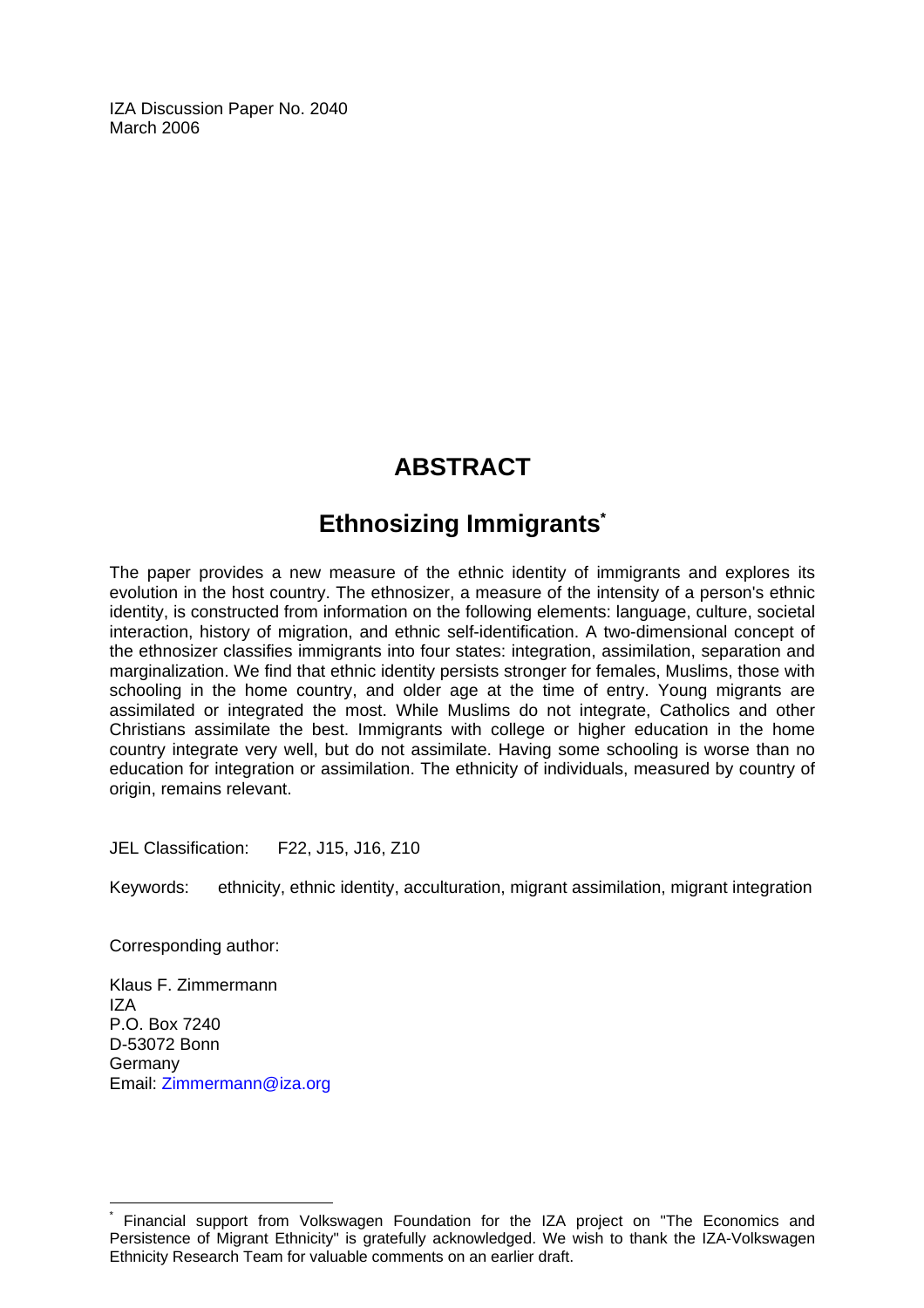### **1. Introduction**

The notion of migrant ethnicity is attracting a growing interest in economic research. Migration theories that treat immigrants as a homogeneous group are becoming less relevant in the presence of ethnically and culturally diverse populations. Strong ethnic differences are found, for instance, in the labor market preferences and behavior (e.g., Piche et al., 2002; Dana, 1997, Constant & Zimmermann, 2005), in wages and income (e.g., Zorlu, 2003; Neuman & Oaxaca, 2004), as well as in the schooling performance (e.g., Betts & Fairlie, 2001; Smith, 2004) of immigrants. Economic research on the significance of immigrants' ethnic diversity shares the 'primordial' understanding of ethnicity as a cultural inheritance or a "common ancestry based on shared individual characteristics and/or shared sociocultural experiences" gained at birth (Ruble, 1989, p. 401; Dashefsky in Driedger, 1989). For economists, ethnicity is often a permanent and static social characteristic of an individual, measured in terms of country of origin, nationality, citizenship or race.

While the perception of ethnicity as membership in a group with common ancestry is accepted in economics, it is recognized as problematic in other social sciences:

"The preponderance of research on ethnicity has focused on broad ethnic categorizations[, which] lump people across nationalities and regions into one group such as 'Hispanics' or 'Asians' based on similarities in language, region of origin, or visual phenotypical distinctions… [This] research ignores the fact that many national/regional origins make up a particular ethnic category. Attempts to generalize findings to all 'Hispanics' or all 'Asians' may be made in error as acculturative processes may impact members differently." (Ogden et al., 2004, p. 2-3)

The static understanding of ethnicity does not allow accounting for an individual's sense of belonging and commitment to the group of people who share a common ancestry and culture while they are in a heterogeneous host society. For example, the classification of an immigrant as ethnically Turkish based solely on his citizenship, nationality, or Turkish parenthood loses out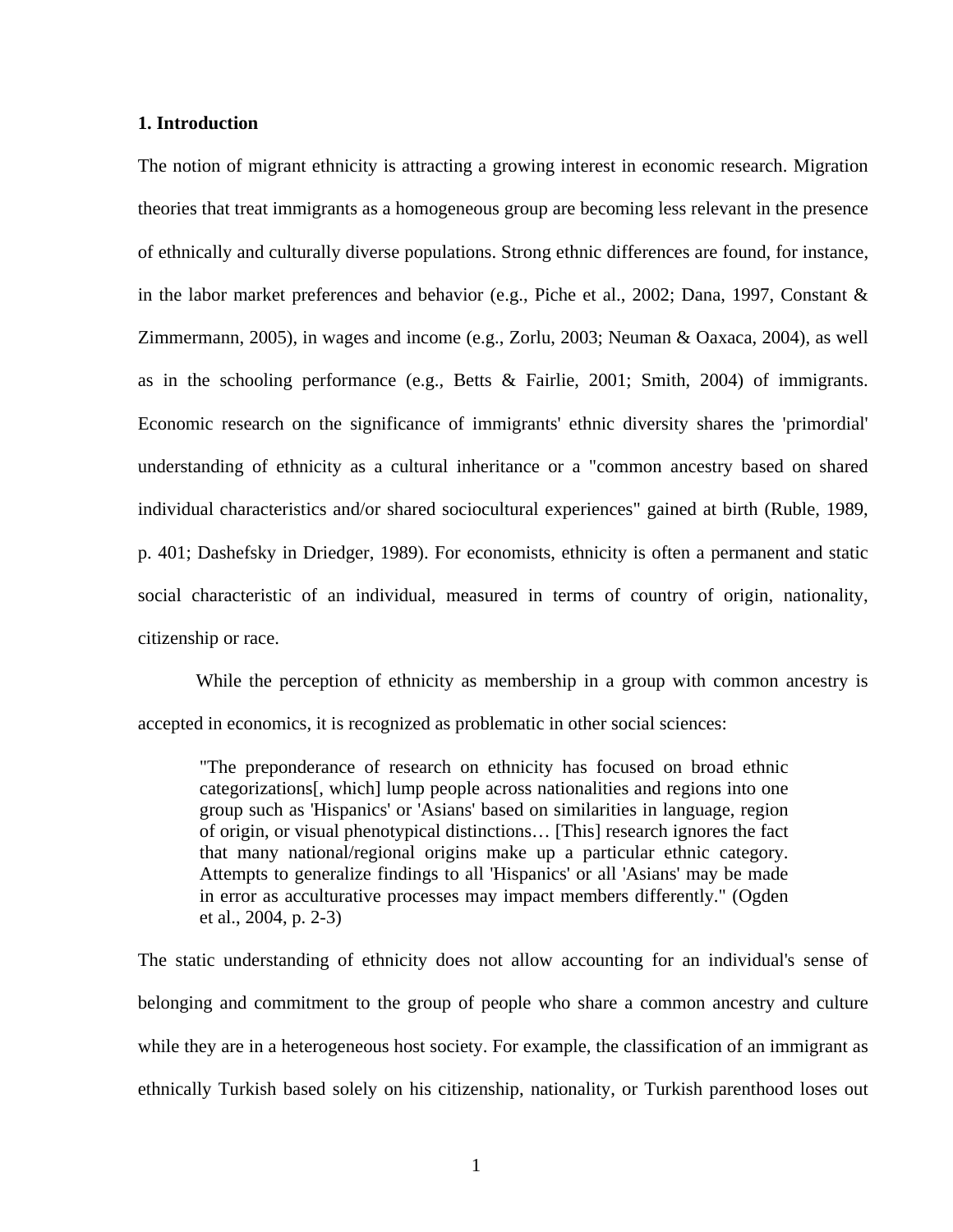crucial information on how culturally, socially and psychologically committed to the Turkish ancestry and values this immigrant is.

To convey the inner feelings of belonging, commitment and overall attitude to the culture and society of origin an alternative 'individualist' notion of *ethnic identity* has been generated and used in anthropology, psychology, sociology and marketing. Ethnic identity is "developed, displayed, manipulated, or ignored in accordance with the demands of a particular situation" (Royce in Ruble, 1989, p. 401). There is a general agreement that when compared to the static, 'primordial' understanding of ethnicity, ethnic identity as a changing characteristic is a better measurement of the internal transformations in personal beliefs and commitments to values and culture inherited from the ancestry. Research documents, it is ethnic identity rather than the ethnicity of immigrants that defines their social, psychological (e.g., Hazuda et al., 1988; Phinney, 1990, 1992, 1996), and consumer behavior (e.g., Hirshman, 1981; Webster, 1990; Laroche et al., 2005).

Our research concentrates on the study of ethnic identity, while it also values and uses the notion of ethnicity. We treat ethnic identity and ethnicity as two distinct, but closely related concepts. While ethnic identity can change, adapt, and evolve after arrival, ethnicity remains a permanent characteristic of the country of origin. We assume that ethnic identity becomes meaningful and ethnic issues relevant after migration. Prior to migration, there is no challenge to the commitment and sense of belonging to values and culture inherited upon birth from the migrants' parents. The challenge appears after arrival in the host county when pre- and postmigration cultures clash. As immigrants are now exposed to a dissimilar ethnicity, different levels of self-identification and feelings of belonging - either to culture and values of ancestry or to the host society - develop. We examine various states of post-migration ethnic identity by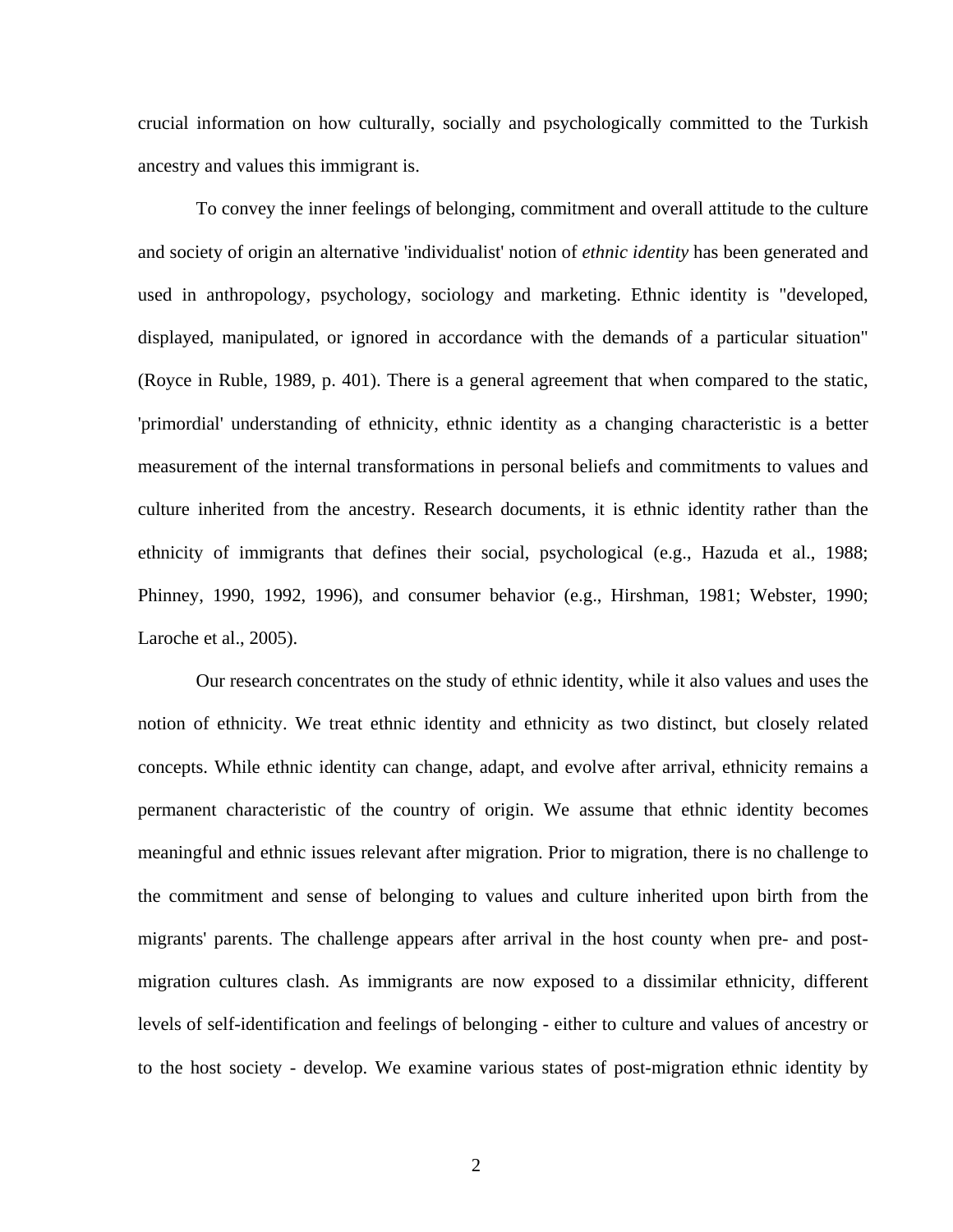individual characteristics which could not be affected by the act of migration. Once a person migrates, the ambivalence and the struggle of cultures begin.

How can we measure the intensity of the ethnic identity of a migrant? How much ethnic an immigrant is and where does this position him in the acculturation quadrant? Are people of certain age, gender, education, and religion more likely to maintain a strong commitment to the origin (or be more ethnic) after migration? Does ethnicity affect the ethnic identity of migrating individuals? In Section 2 we explain our concepts of measuring ethnic identity and of constructing the *ethnosizer*. Section 3 presents the data set used, and discusses the variables in our analysis and their descriptive performance. Section 4 investigates the empirical behavior of the derived measures of ethnic identity and examines their determinants econometrically. Section 5 contains a summary and concludes.

### **2. Measuring Ethnic Identity**

1

While a general understanding of flexible ethnic identity is shared among many social scientists, there is still no consensus on the elements that compose ethnic identity. Among the suggested key elements of ethnic identity are the subjective expression of one's commitment, a sense of belonging to or self-identification with the culture, values, and beliefs of a specific ethnic group (e.g., Masuda et al., 1970; Tzuriel & Klein, 1977) and social life (e.g., Masuda et al., 1970; Makabe, 1979; Unger et al., 2002). Most frequently employed are cultural elements such as language, religion, media and food preferences, celebrated holidays and behavior (e.g., Phinney, 1990, 1992, Unger et al., 2002; Laroche et al., 2005). A combination of these elements with heavy emphasis on culture<sup>[1](#page-5-0)</sup> has been used to develop measurements of ethnic identity, which are

<span id="page-5-0"></span> $1$  Cultural elements have been used in social research so heavily that many researchers began to use "the term ethnic identity as synonymous with cultural identity" (Laroche et al., 2005, p. 145).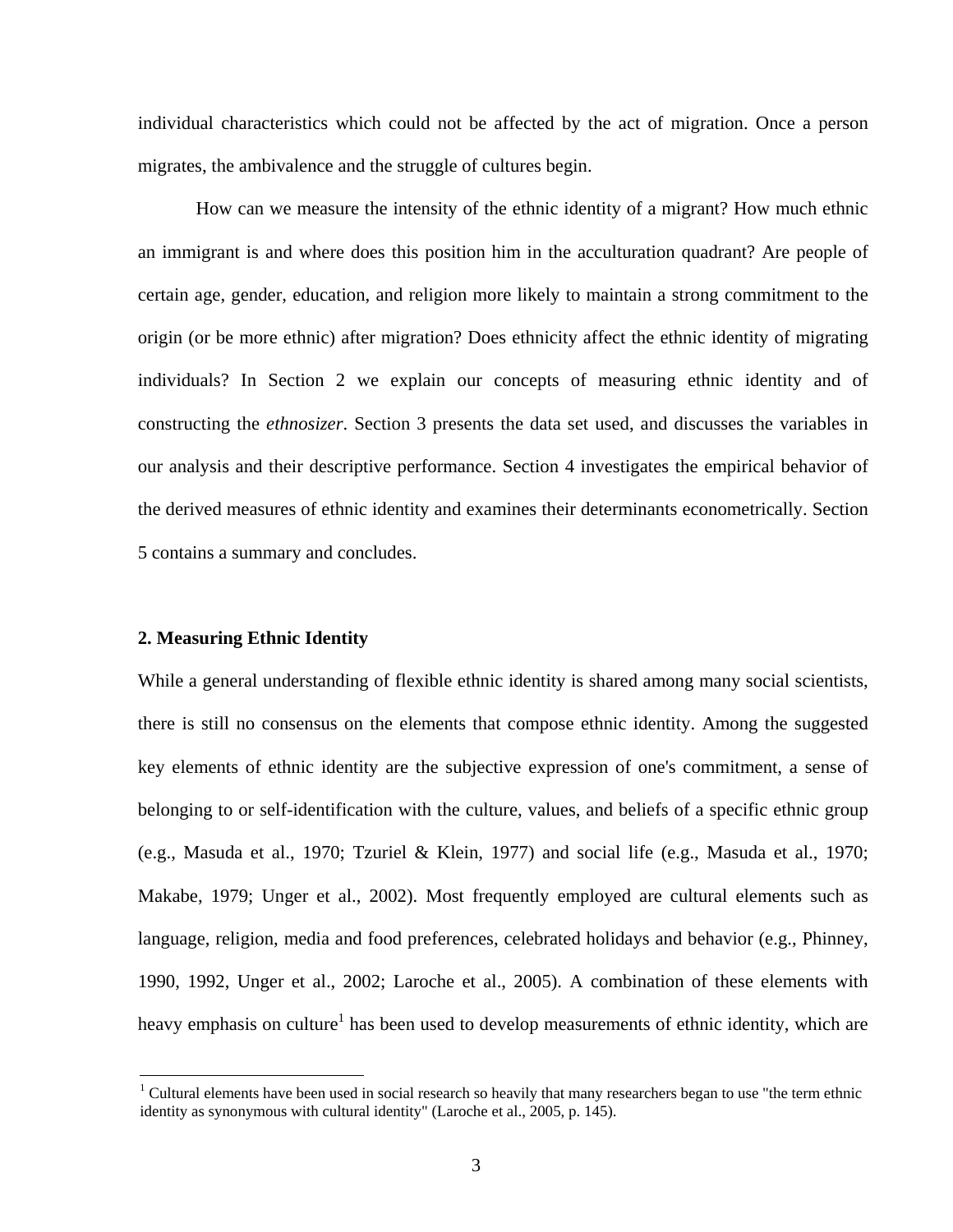either specific to a certain ethnic group of individuals (e.g., Kwan & Sodowsky, 1997; Nguyen & von Eye, 2002), or are generally applicable to ethnically diverse samples of immigrants (e.g., Phinney 1990, 1992; Laroche et al., 2005).

In this paper we develop a more general approach to ethnic identity, agreeing with Phinney (1990) that "there are elements that are both common across groups and unique to ethnic identity for any group" (p. 507). We assume that the uniqueness of each ethnic group is captured by the ethnicity of the individual. Ethnic identity as a measure of distance from the own ethnicity; it can differ among immigrants of the same kind, or be comparable among immigrants of different ethnic backgrounds. We consider the generality of ethnic identity to be one of the most important characteristics of this concept of change in identity, because it makes it possible to compare immigrants within an ethnic group, and to draw parallels between representatives of different ethnicities. To operationalize the general term of ethnic identity we employ five groups of quantifiable attributes, frequently used in previous research on the measurement of this type of concepts: (i) linguistic; (ii) visible cultural elements; (iii) ethnic self-identification; (iv) ethnic network; and (v) migration history. Note that, we choose these five groups because while all five of the selected factors are relevant they are not specific to any ethnic group.

Social scientists approach various factors of ethnic identity from different angles. Some researchers define ethnic identity in terms of immigrants' origins (e.g., Laroche et al., 2005). Others look at ethnic identity from the host culture perspective and measure it as the level of commitment to the host society and its values (e.g., Makabe, 1979, Ullah 1985). Yet, a third group of researchers expresses the ethnic identity of immigrants using both attachment to the culture or society of origin and devotion to the host country (e.g., Montgomery, 1992; Unger et al., 2002; Nguyen, 2002). Similar to the latter group, in this paper we recognize that maintaining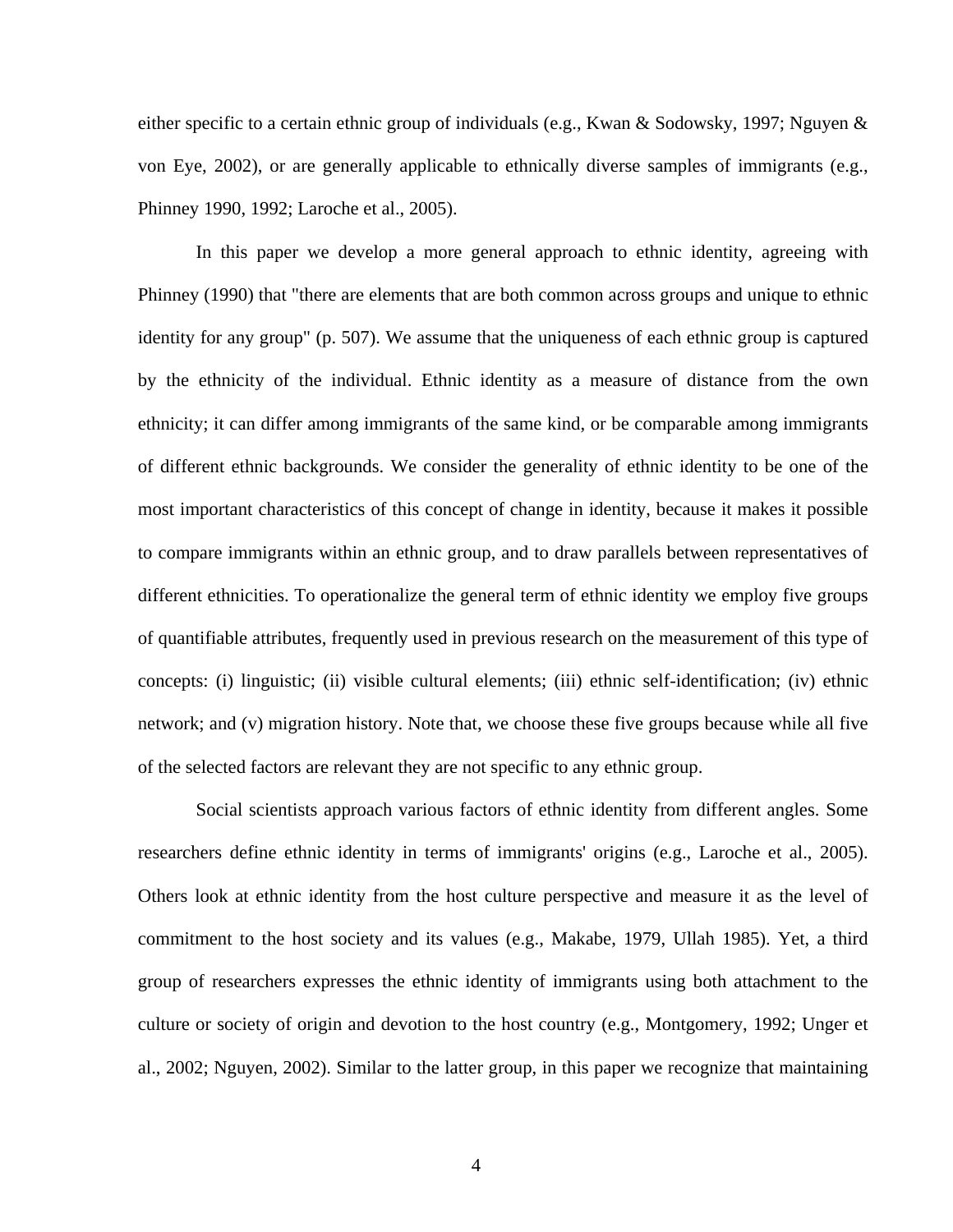or losing one's own culture and self-identification with the origin is very closely related to gaining the culture of and self-identifying with the host society.

We, therefore, define ethnic identity as the balance between commitment or selfidentification with the culture and society of origin and commitment or self-identification with the host culture and society, achieved by an individual after migration. In our definition we do not restrict ethnic identity to any specific type of the relationship between commitment to the origin and commitment to the host country. We conjecture that an immigrant moves along a plane formed by two positive vectors normalized from 0 to 1, with 1 representing the maximum commitment: on the horizontal axis we measure commitment to and self-identification with the country of origin, and on the vertical axis we measure commitment to and self-identification with the host country. This two-dimensional model allows for the trade-off between commitment to one or the other country in any possible combination.

Figure 1 applies this concept to a special case. In this one-dimensional but continuous model one assumes a one-to-one correspondence. That is, at any time, the commitments are linearly dependent and mutually exclusive and they sum up to one. In this case, the more an individual commits to one country the less he commits to the other. This linear representation is depicted by a movement along the diagonal  $(1,0)$  to  $(0,1)$ . We call this measurement of ethnic content, the one-dimensional *ethnosizer*. Immigrants with maximum commitment to the origin point (1,0) - are 'ethnic,' because they did not change their identification with the ethnicity of origin after they changed the country of residence. On the vertical axis, as immigrants move from 0 to 1, they lose commitment to values and beliefs of the country of origin, and achieve maximum commitment to the host society. We assume that individuals with this combination of commitments have ethnic identification similar to that of natives. Point (0,1), for example,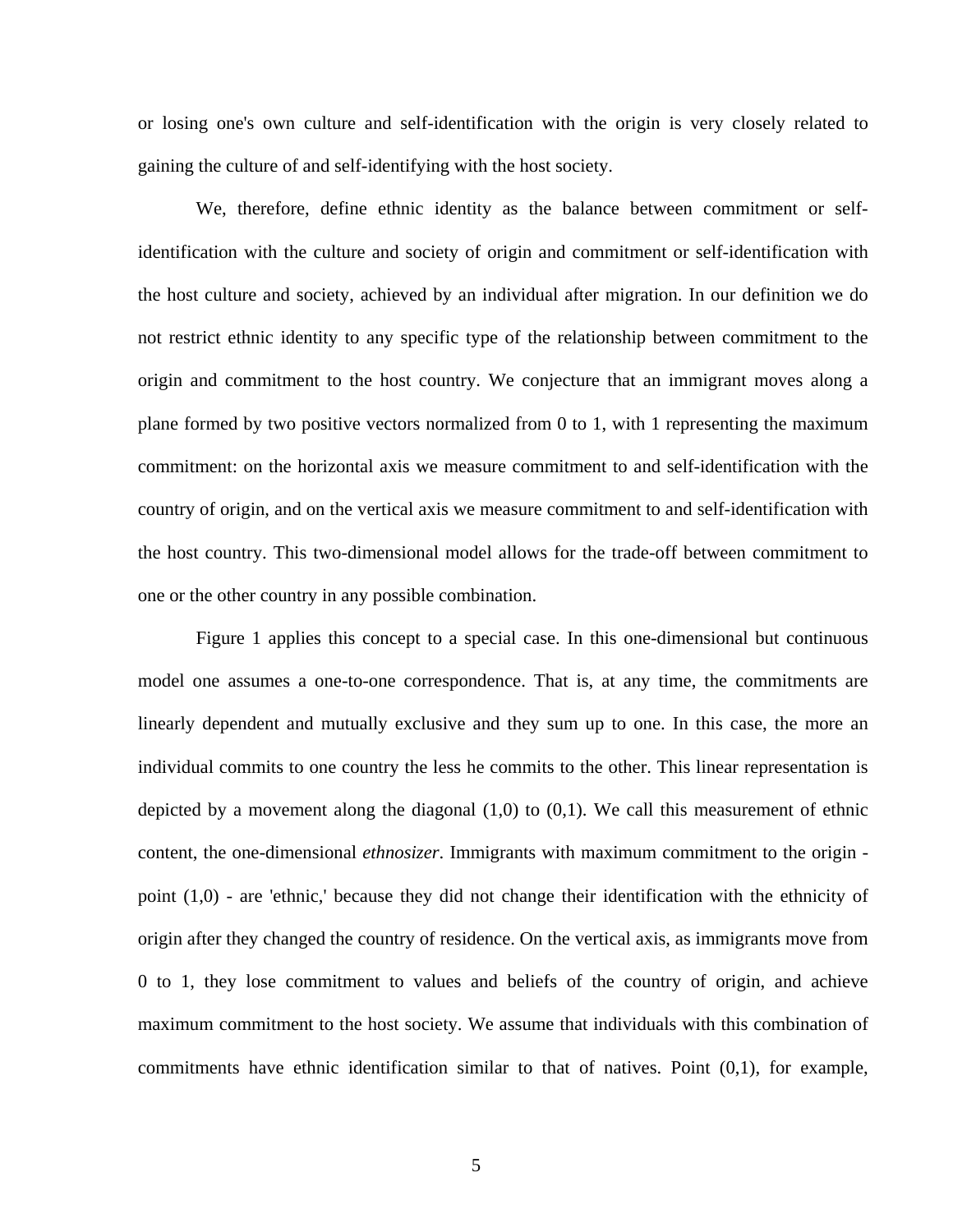denotes full adaptation of and identification with the culture of the host country. Such a linearity of the relationship between the commitments to two societies is comfortable for empirical research because it allows measuring the immigrants' ethnic identity even when information on the commitment is only available for one country.



**Figure 1.** The *ethnosizer* as a one-dimensional understanding of ethnic identity

However, immigrants may exhibit strong association and commitment to both the culture of ancestry and the host culture. The two-dimensional model of the measurement of ethnic identity suggests that commitments to two different societies can coexist and influence each other. In other words, the level of dedication to the origin does not influence the degree of the immigrants' commitment to the host society. This assumption recognizes that an immigrant who strongly identifies with the culture and values of his ancestry may or may not have a strong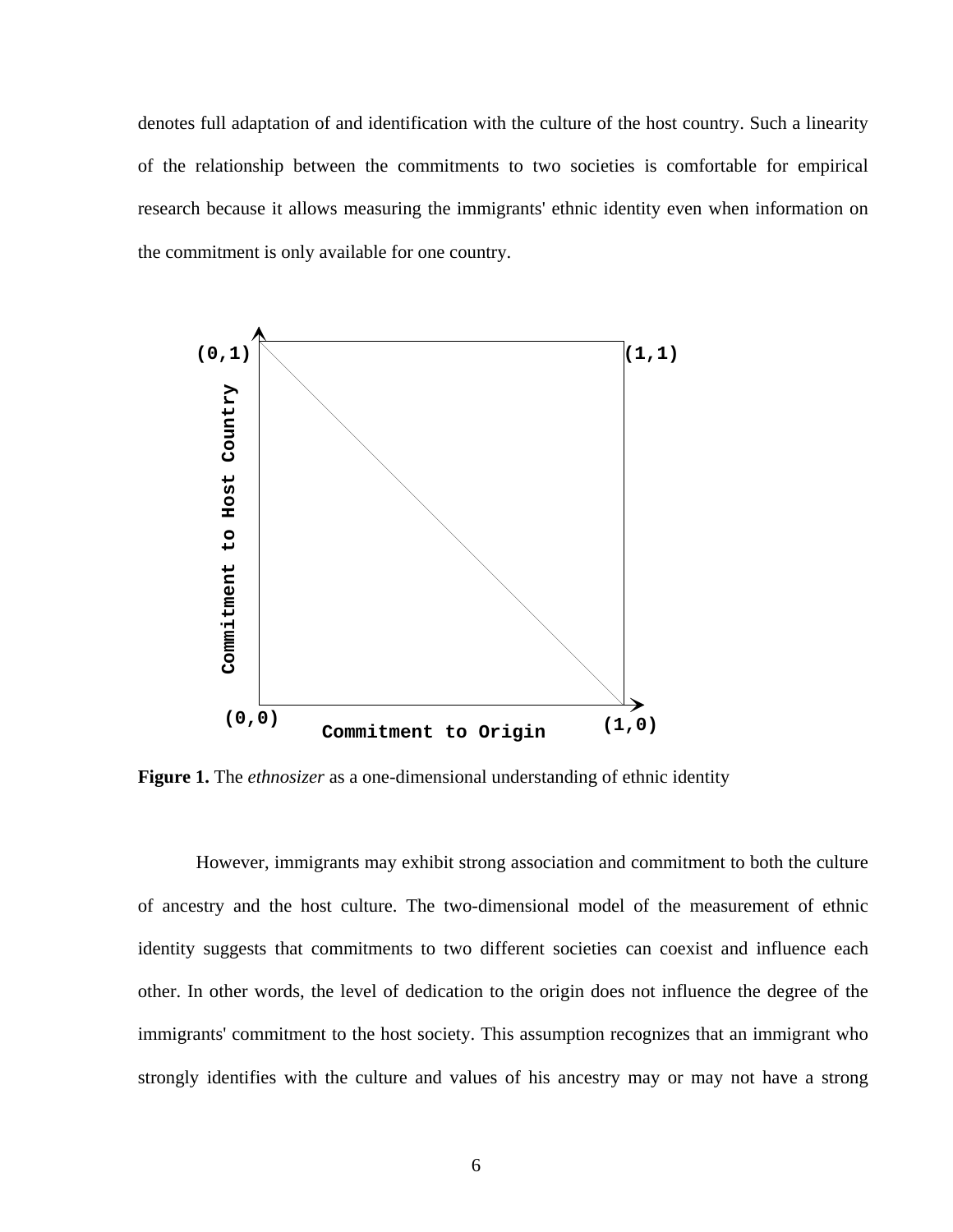involvement with the dominant culture. Similarly an immigrant with a strong relation to the values and beliefs of the host country may or may not strongly identify with the culture of ancestry (e.g., Laroche et al., 2005). At the same time, immigrants may also be completely detached from the home or host countries. Our two-dimensional model allows for this case as well.

The two-dimensional model of ethnic identity helps to define the strength of dedication to both the origin and the host cultures. We call the measurement of this ethnic identity the twodimensional *ethnosizer*. As illustrated in Figure 2, there are four states of ethnic identity, differentiated by the strength of cultural and social commitments. The quadrants A, I, M, and S correspond to: *Assimilation* (A), a strong identification with the host culture, coupled with a firm conformity to the norms and codes of conduct, and a weak identification with the ancestry; *Integration* (I), achieved when an individual exhibits both strong dedication to his origin and commitment and conformity to the host society; *Marginalization* (M), occurring from a weak dedication to or strong detachment from either the dominant culture or the culture of origin; and, *Separation* (S), an exclusive commitment to the origin even after years of emigration, paired with weak involvement in the host culture and country realities. Starting at point (1,0), a migrant can undergo a more complicated journey through the various states, leaving separation towards integration, assimilation or marginalization, or remaining separated all measured by the twodimensional ethnosizer.

Our two-dimensional understanding of ethnic identity is similar to the two-dimensional concept of acculturation. In 1932 Richard Thurnwald defined the four rhythms of acculturation: withdrawal, imitation, "death of ethnic nations" and recovery. The more recent major contributor to the theory of acculturation, Berry (1980), defines acculturation as a process which incorporates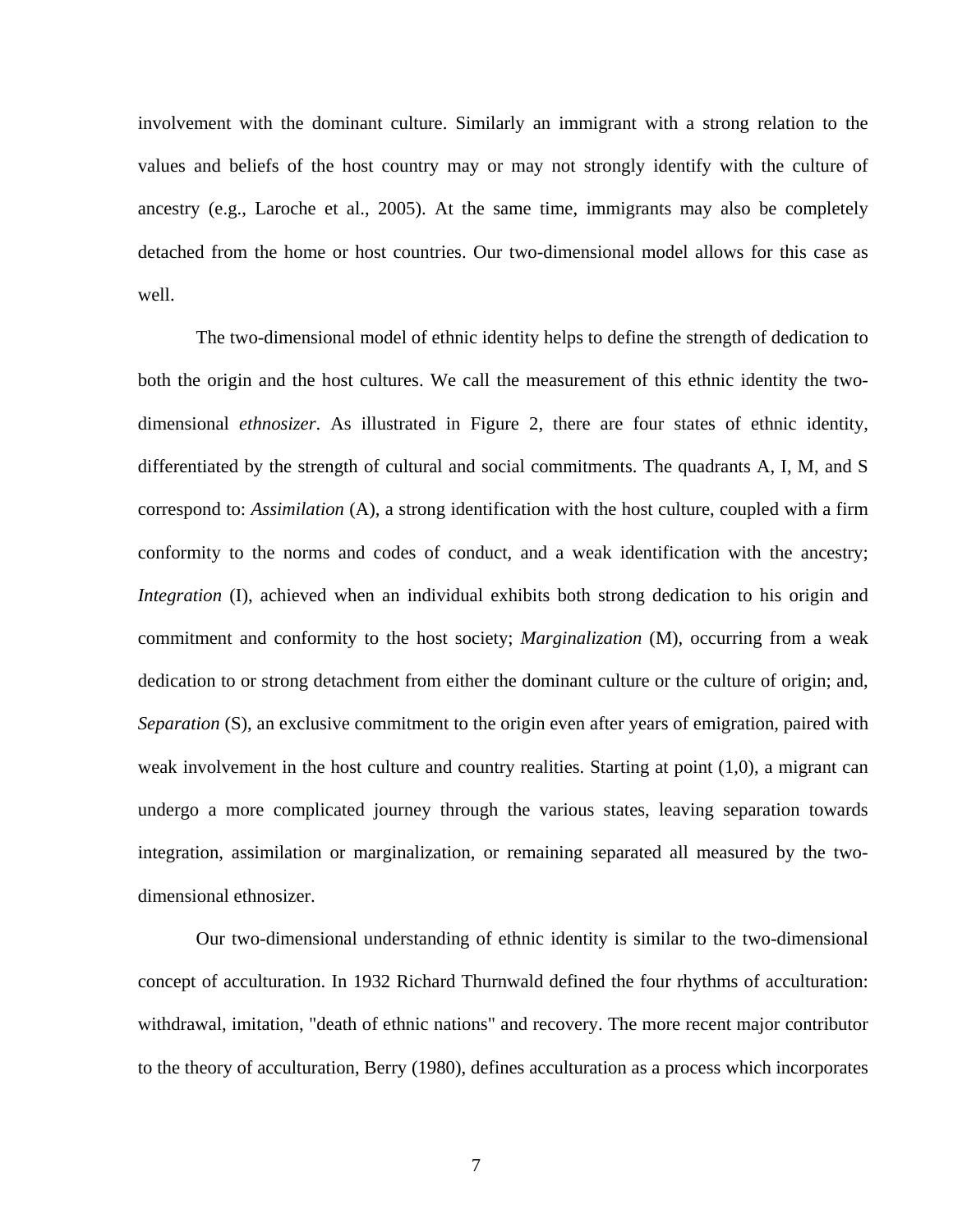the maintenance or loss of the culture of origin and gaining of the culture and relationship with other groups. He also insists that devotion to the culture of origin and devotion to the culture of other groups are two independent concepts. In Figure 2 we lay our rationale of the twodimensional model of the relationship between commitments to different cultures and societies similar to Berry et al. (1989). However, unlike Berry, we do not define the exact relationship between the exhibited involvement with the culture or origin and the culture of the host society in our understanding of ethnic identity. Thus our concept of ethnic identity is closer to Berry's (1980) acculturation when ethnic identity is thought in terms of the two-dimensional model.



**Figure 2.** The *ethnosizer* as a two-dimensional understanding of ethnic identity

To summarize: Ethnicity is what people are since they were born in their home country. Ethnic identity is the balance between commitment to or self-identification with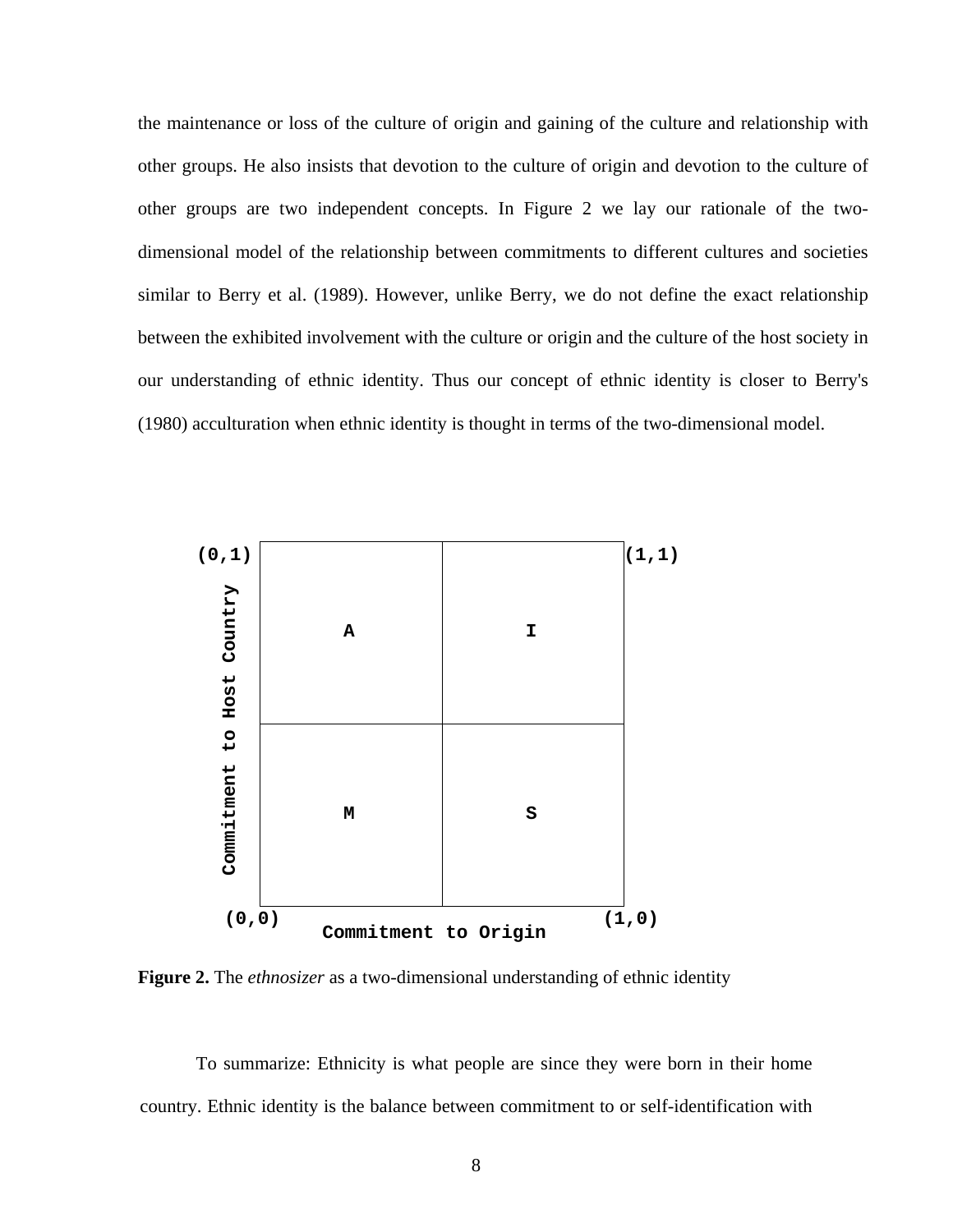the culture and society of origin and commitment to or self-identification with the host culture and society, achieved by an individual after migration. Whereas ethnicity is a permanent characteristic and a static concept, ethnic identity is dynamic and may evolve in several directions. We are interested in measuring the intensity of ethnic identity of migrants after immigration. We call the measure or the measurement concept *ethnosizer*; its construction will be detailed in the next section. The objective is to parameterize the e*thnosizer* and estimate these parameters for the one-dimensional and two-dimensional variants using individual data from migrants of different ethnicities. We also define the word *ethnosize* as containing a higher quantity of commitment to, devotion to, or selfidentification with the own ethnicity.

### **3. Data Set and Variable Description**

### **3.1 The Sample**

Our empirical analysis uses data from the German Socio-economic Panel (GSOEP), a nationally representative dataset collected annually since 1984 (e.g., SOEP Group, 2001). The 2000, 2001 and 2002 waves contain the most relevant information to our quest of measuring immigrants' ethnicity. We therefore limit our sample to respondents who participated in all three waves, while we choose the year of 2001 as the base year of observation. That is, if information is not available in 2001, we use information from the years 2000 or 2002. Many of the questions from the GSOEP 2000-2002 which are relevant to our research interests were asked only to those respondents whose nationality is not German. Consequently, we limit our sample to non-German nationals only. We also exclude from our sample the German-born immigrants, since we want to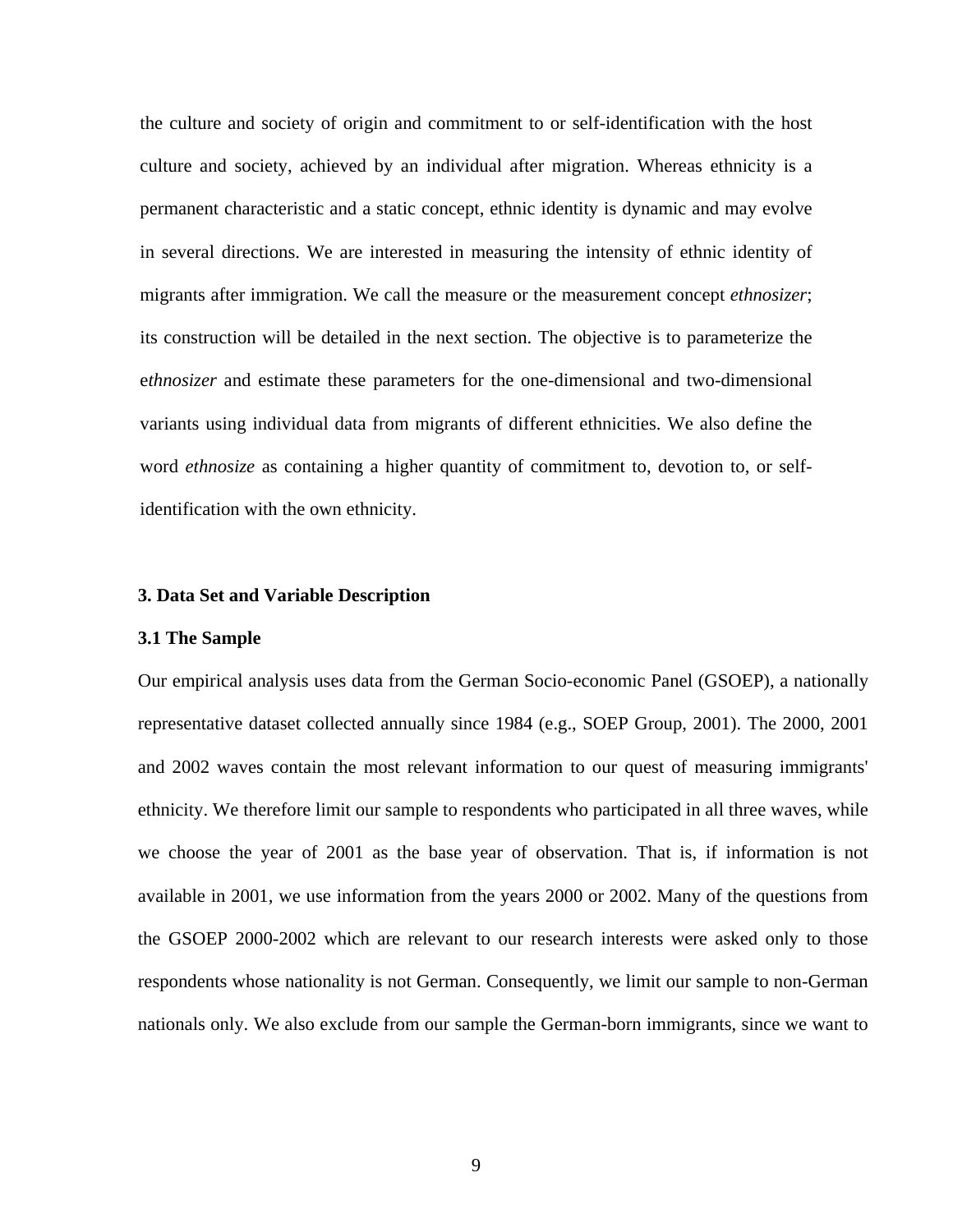focus on the adjustment effects among (first-generation) immigrants. All in all, our sample consists of 1,400 individuals.

In Table 1 we present the summary statistics of our sample. There are slightly less women (49%) among our sampled immigrants, and the age of the respondents varies between 18 and 80 with the average being 45 years. Over a third of the immigrants in the sample is Muslims, and about another third is Catholic. Most immigrants have either vocational or secondary education in their home countries. Over 40% of the sample did not receive adequate education in the country of origin, which could partially be explained by the young average age (about 22 years) at the time of immigration. Only about 6% of the respondents in the sample came to Germany with at least college level education in the home country. Almost 50% of the sample received post secondary non-university level education either in the home country or in Germany, and 23% of immigrants have secondary education. Yet, 19% of the sampled individuals did not receive adequate education, and only 8.5% of immigrants obtained at least college level education either in Germany or in the country of origin.

The selected sample is representative of all major ethnic groups of immigrants, who live in Germany: Turks, Greeks, Italians, Spaniards, and people from the former Yugoslavia. We classify immigrants by ethnicity according to their country of origin. Turks form the largest ethnic group (34.8%) followed by the ex-Yugoslavs (17.8%), the Italians (15.3%), the Greeks (8.5%) and the Spaniards (3.6%). Immigrants from other ethnicities are 18.4% of our sample.

### **3.2 Construction of the Dependent Variables**

To generate the measurement of ethnic identity as a linear construct of immigrants' commitment to the culture and society of origin and devotion to the host society, we select variables with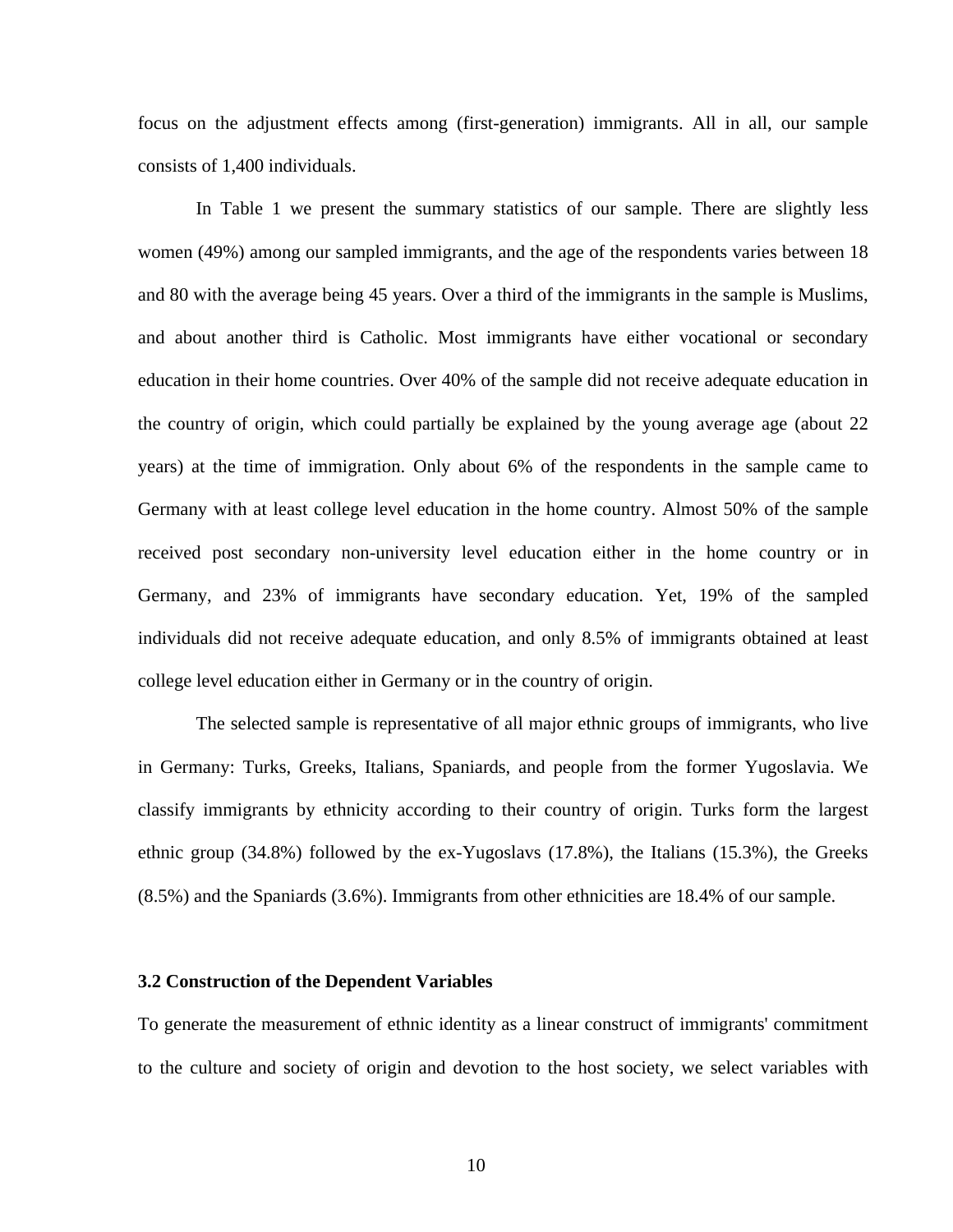information on personal attachment to the German culture and society. According to the onedimensional model, this information is enough to also define the immigrants' commitment to their origin, and therefore, to estimate their ethnic identity. We classified the selected variables into the five element categories defined earlier. Column 1 of Table 2 contains the specific variables and classification by factor group.

We then assigned a value to all answers options that a respondent was offered to choose from in order to reply to each stated question. That is, '1' corresponds to an answer indicating the least commitment to the German culture and '0' to an answer demonstrating the most commitment to the German culture. If an individual indicates a 'very good' knowledge of spoken German, for example, he receives a value of 0 on this particular question. Following the same logic, the value of 'good' knowledge of German scores 0.25, 'fair' knowledge of German scores 0.5, 'poor' knowledge of German scores 0.75, and 'none at all' knowledge of German scores 1. In the linear model, the person who receives 1 demonstrates the most linguistic identification with the origin, and is linguistically ethnic. On the other hand, an individual, who scores 0 on the same question, is linguistically identical to native 'Germans' and has lost his ethnic identification with the language. A similar procedure was performed on all other variables from the five factor groups.

From the mean value of answers that a respondent gave to the questions from each category of factors, we generated the following five variables: *Language*, which is the mean assigned value of the respondents' answers to the questions on the 'language use' category; *Cultural elements*, which is the mean assigned value of answers to the questions on the 'visible cultural elements' category; *Interaction*, which is the mean assigned value of answers to the questions on the 'ethnic interaction' category; *Self-identification*, which is the mean assigned

11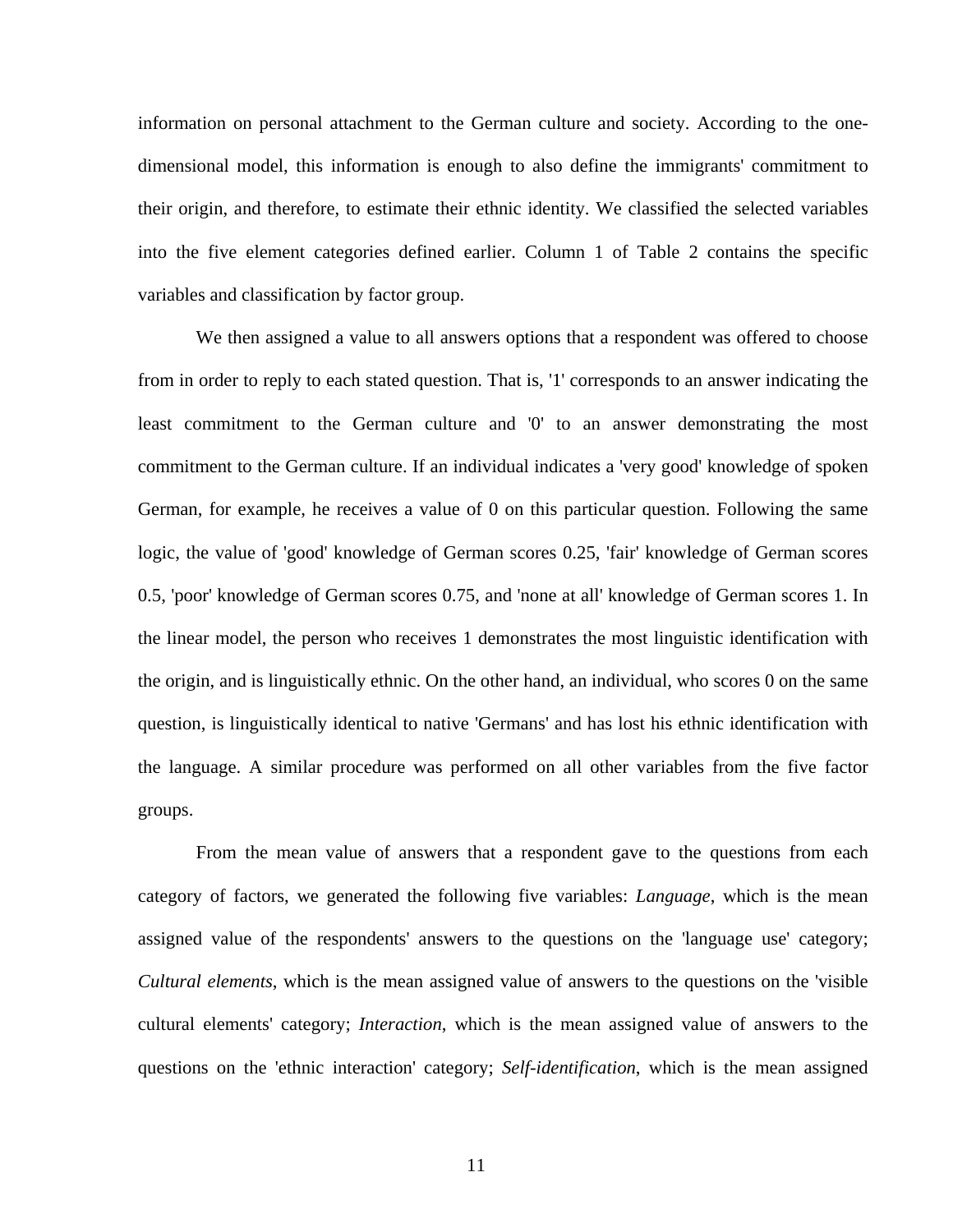value of answers to the questions on the 'ethnic self-identification' category; and *Migration history*, which is the mean assigned value of answers to the questions on the category 'migration history.' The one-dimensional *ethnosizer* is the mean assigned value of answers to the questions from all five categories. The variables language, cultural elements, interaction, self-identification and migration history are mini-scales, sizing the ethnic identity of immigrants by a specific factor of ethnic identity. The one-dimensional *ethnosizer*, however, can be viewed as a super-scale, sizing the ethnic identity of individuals using all factors of this concept. All five scales measure ethnic identity as a continuous variable bounded to an interval between 0 and 1. The closer the value of the measured ethnic identity is to 0 the less commitment to the origin it indicates, and the closer it is to 1 the less the immigrant's devotion and commitment to the host society is.

To measure ethnic identity by the two-dimensional *ethnosizer*, we need information on commitments to both the host and home societies and cultures. We identified questions that helped us compare a personal devotion to German culture and society with the commitment to the culture and people of origin. In most cases we paired each variable indicating commitment to German culture with a variable measuring a similar aspect of commitment to the culture of origin. The pairing was not required for the variable in the 'cultural elements' factor group, because the construction of the variable alone allowed evaluating the strength of commitment to the German media, and the media from the country of origin. Column 2 of Table 2 displays the list of variables used to measure ethnic identity in the two-dimensional model.

Following our rationale depicted in Figure 2, we identified the status of the immigrants' ethnic identity by each group of elements. A respondent with a 'very good' or 'good' command of both German and the language of origin was classified as linguistically integrated; a respondent with good command of German and bad or no command of the language of origin is considered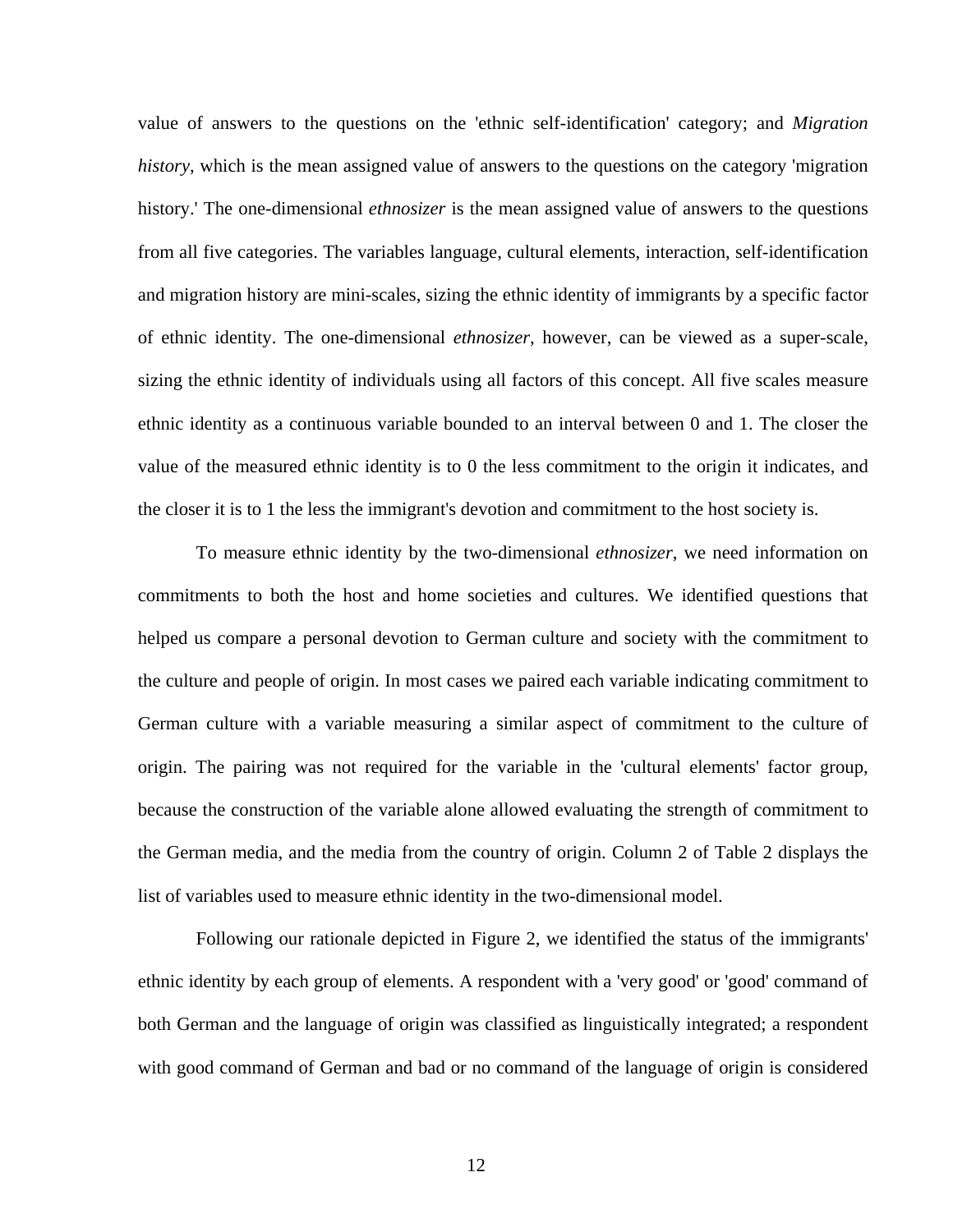linguistically assimilated; a respondent with 'very good' or 'good' command of the language of origin, and 'fair' or worse command of German is labeled linguistically separated; and, finally, a person with a bad command of both languages is classified as linguistically marginalized. Similarly, people who equally prefer the German media and the media of their country of origin are culturally integrated; those who are only involved in the German media are culturally assimilated, the readers of media only from the country of origin are culturally separated, and those who do not read any media are culturally marginalized. We performed the same operation of transformation and classification on the variables of preferences in ethnic interaction, selfidentification, and migration history.

Classifying immigrants as strictly integrated, assimilated, separated or marginalized in all five aspects, as suggested in earlier works on ethnic identity or acculturation, can be delusive. A person can be culturally and linguistically integrated into the German society, but may still have no friends in Germany, or can strongly identify with his home country. In fact, in our sample there are only very few immigrants who are identified as assimilated or separated in all five factor groups of ethnic identity and no one at all who is identified as integrated or marginalized in all groups. In most cases the respondents' content of ethnic identity varied across the factor groups.

Yet, with our technique, it is possible to discuss the status of ethnic identity in comparative terms. For example, if respondent A is identified as assimilated in terms of language, culture, and self-identification and respondent B is identified as assimilated only in terms of self-identification, then respondent A is generally more assimilated than respondent B. If, on the other hand, respondent B is identified as separated in more factor groups than respondent A he could be considered as more separated than respondent A. Therefore, we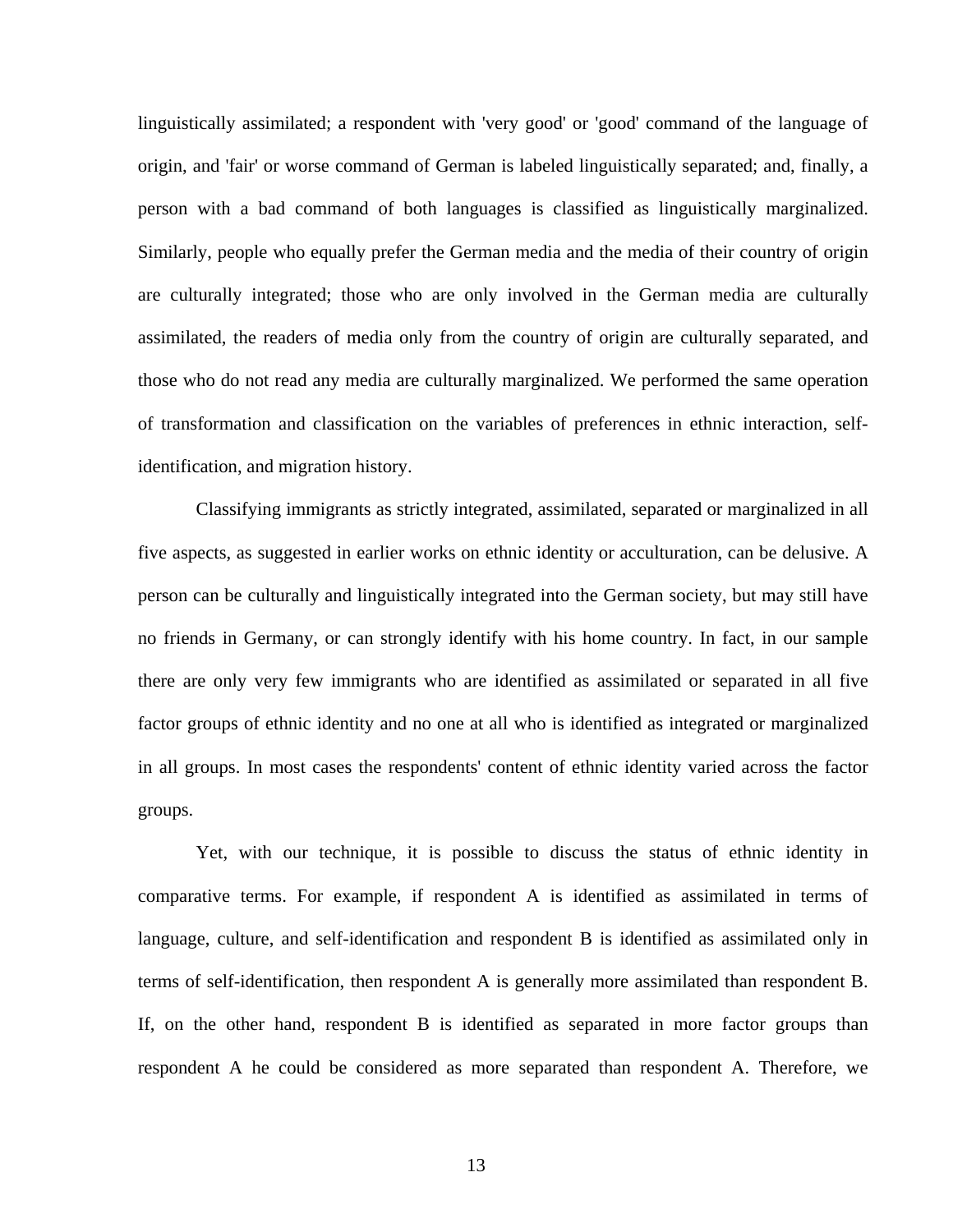generated the following four dependent variables that measure the ethnic identity of immigrants: (i) *integration* is the number of times that each respondent is identified as 'integrated' in all five factors groups of ethnic identity; (ii) *assimilation* is the number of times that each respondent is identified as 'assimilated' in all five groups; (iii) *separation* is the number of times that each respondent was identified as 'separated' in all five groups; and (iv) *marginalization* is the number of times that each respondent was identified as 'marginalized' in all five groups. Each of these four variables can take a value between 0 and 5, and for each immigrant they sum up to five.

The descriptive statistics in Table 1 reflect some interesting patterns of our one- and twodimensional *ethnosizers*. Based on the mean value of the one-dimensional *ethnosizer* (0.492), the immigrants in our sample demonstrate about the same commitment to the culture of the host society than to the culture of origin - with a really marginal advantage for the host society. However, the average immigrant in our sample demonstrates stronger separation (1.9), than integration (1.2), assimilation (1.1) or marginalization (0.9). According to these measures (the two-dimensional *ethnosizer*), immigrants in Germany demonstrate a stronger commitment to the culture and society of origin than to the host country. While these observations are somewhat conflicting at first sight, they are the direct consequence of the differences in the dimension of observation and the depths of measurement. Not surprisingly, the one-dimensional *ethnosizer* overestimates the adaptation of immigrants to the host country.

### **3.3 Distribution of the Measurements of Ethnic Identity**

Table 3 presents the mean distribution of our key measurements of ethnic identity by ethnicity, gender and religion. On average, immigrants of any ethnic, gender or religious group are more likely to exhibit commitment to either the German culture and society, or to the society and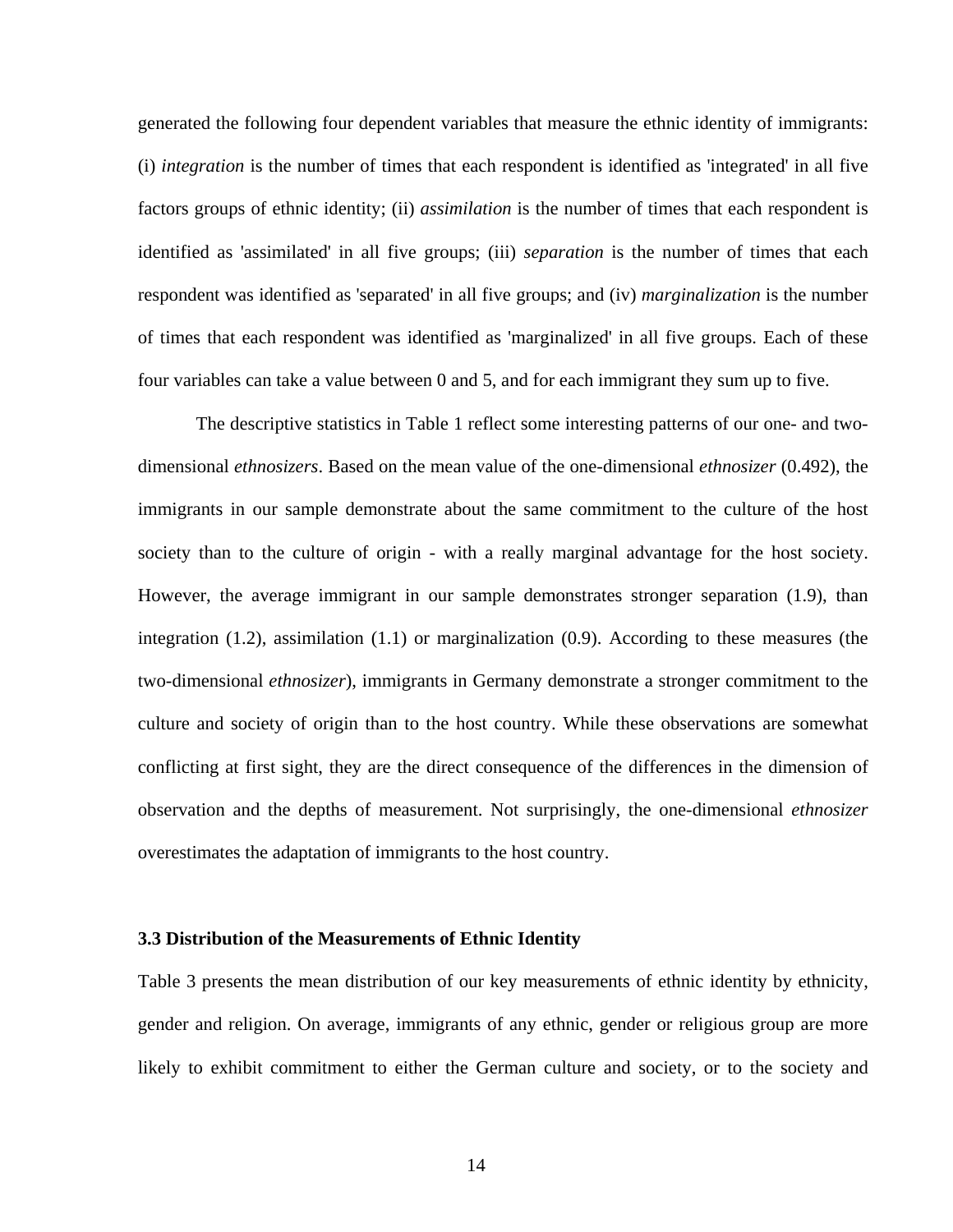culture of the origin, than not to exhibit any commitment at all. Marginalization is a weak phenomenon among immigrants in Germany. The average ethnic, religious, or gender group demonstrates marginalization in less than one factor of ethnic identity.

Turkish immigrants exhibit the strongest identification with their origin, and the weakest identification with the German culture and society, in both the one- and two-dimensional models of ethnic identity. Individuals of Turkish ethnicity are the only ethnic group of immigrants in our sample whose mean score on the *ethnosizer* is significantly higher than the sample average score. This indicates that Turks have more commitment to the country of origin, or less than average devotion to the German society. Moreover, on average, Turkish immigrants manifest the lowest level of either integration or assimilation and the highest level of separation among all ethnic groups. This can be interpreted as the Turks' strong commitment to the culture of ancestry and weak devotion to German society.

To the contrary, Spanish immigrants demonstrate the strongest average commitment to the German culture and society among all other major groups of immigrants in Germany. Spanish respondents scored the lowest on the *ethnosizer*, and therefore are on average less ethnic than any other major immigrant group in Germany. They also exhibit the highest integration and, along with former-Yugoslavs, the lowest separation from the German society.

Table 3 also indicates that Muslims in our study have a pattern of cultural and social commitment which is very similar to the pattern of cultural and social devotion of Turks, while the Catholics' pattern of cultural devotion resembles that of the Spaniards. For instance, Muslims score, on average, as high on the *ethnosizer* as Turks do. Also, Muslims demonstrate as strong of a separation as individuals of Turkish ethnicity but slightly stronger assimilation, and much lower integration than them. Similar to Spaniards, Catholics score low on the *ethnosizer*, and exhibit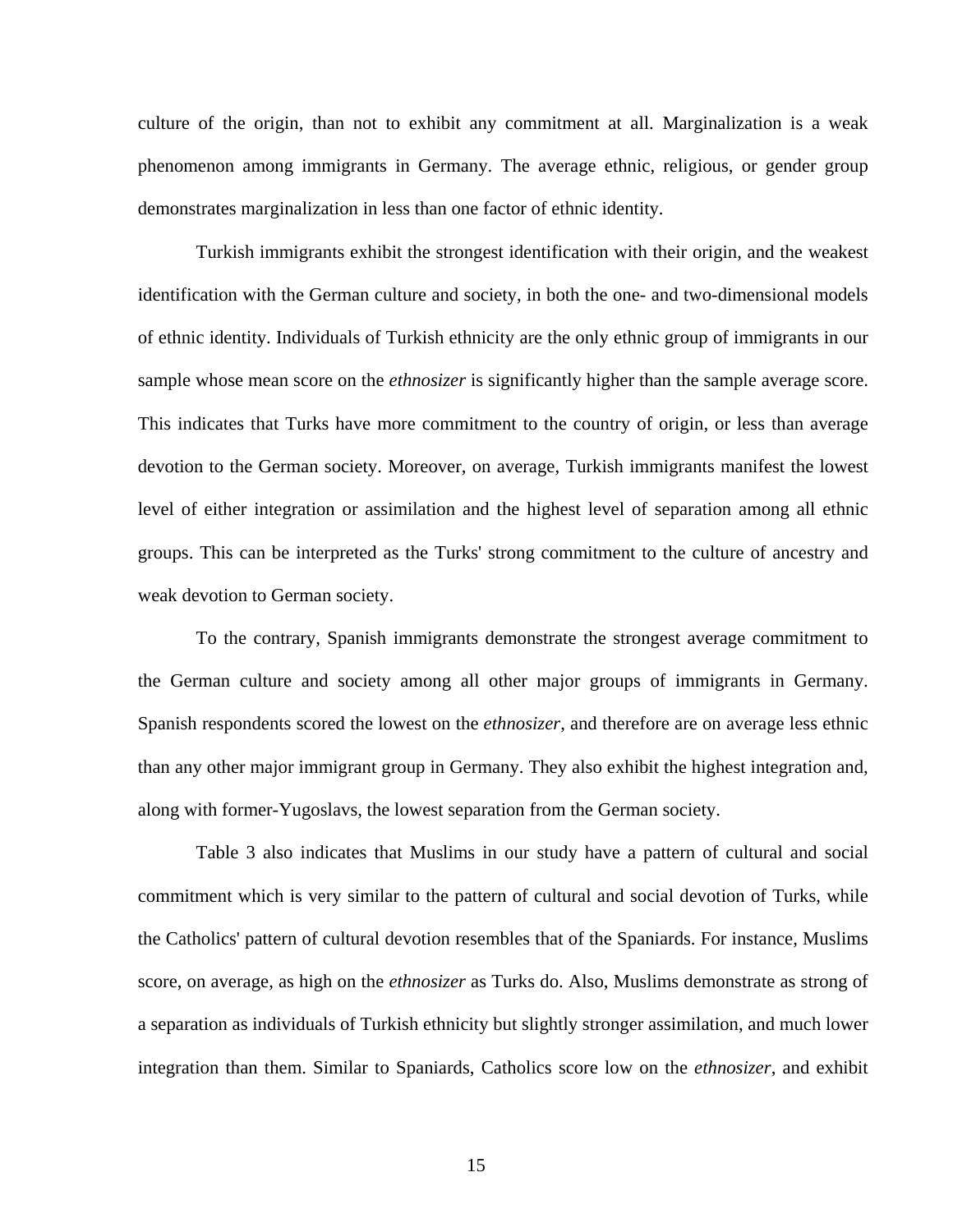stronger integration and assimilation, and lower separation than Muslims do. Because most Turks are Muslims and most Spaniards are Catholic, the question which is relevant here and which we will answer in our further statistical analyses is whether it is the ethnicity of immigrants or their religion that defines the cultural and social commitment to the origin and to the host society.

Lastly, we find that immigrant women are, on average, slightly more committed to the culture and society of the country of origin than men are. As Table 3 shows, the average immigrant woman is not only a little bit more ethnic but also demonstrates less integration or assimilation and more separation than men do.

### **4. Quantifying Ethnic Identity**

 $\overline{a}$ 

We now turn to the econometric investigation of our measures of ethnic identity. Table 4 contains the ordinary least squares (OLS) regression results<sup>2</sup> of the one-dimensional *ethnosizer* and its components, namely language, culture, interaction, history, and self-identification. This exercise pertains to the one-dimensional model of ethnic identity, and shows how "ethnic" immigrants are according to their characteristics. Note that the reference individual is a Turk, non-religious, male, with no education in the home country. Column 6 shows that, overall, the expressed affiliation and affinity of immigrants with the host country is smaller the older a person is upon arrival in Germany. Put differently, for each additional year one arrives older the ethnic identity towards the home country is larger, albeit at a decreasing rate. Females, Muslims, those from other religions, and those with schooling in the home country remain more ethnically attached than the reference group, while Catholics are less. Controlling for all regression determinants (especially religion), we find that Italians, Spaniards and Greeks (in this order)

<span id="page-18-0"></span><sup>&</sup>lt;sup>2</sup> We present here and in the sequel only OLS regressions, since these findings are pretty consistent with the more complex logit and limited-dependent variable models we examined.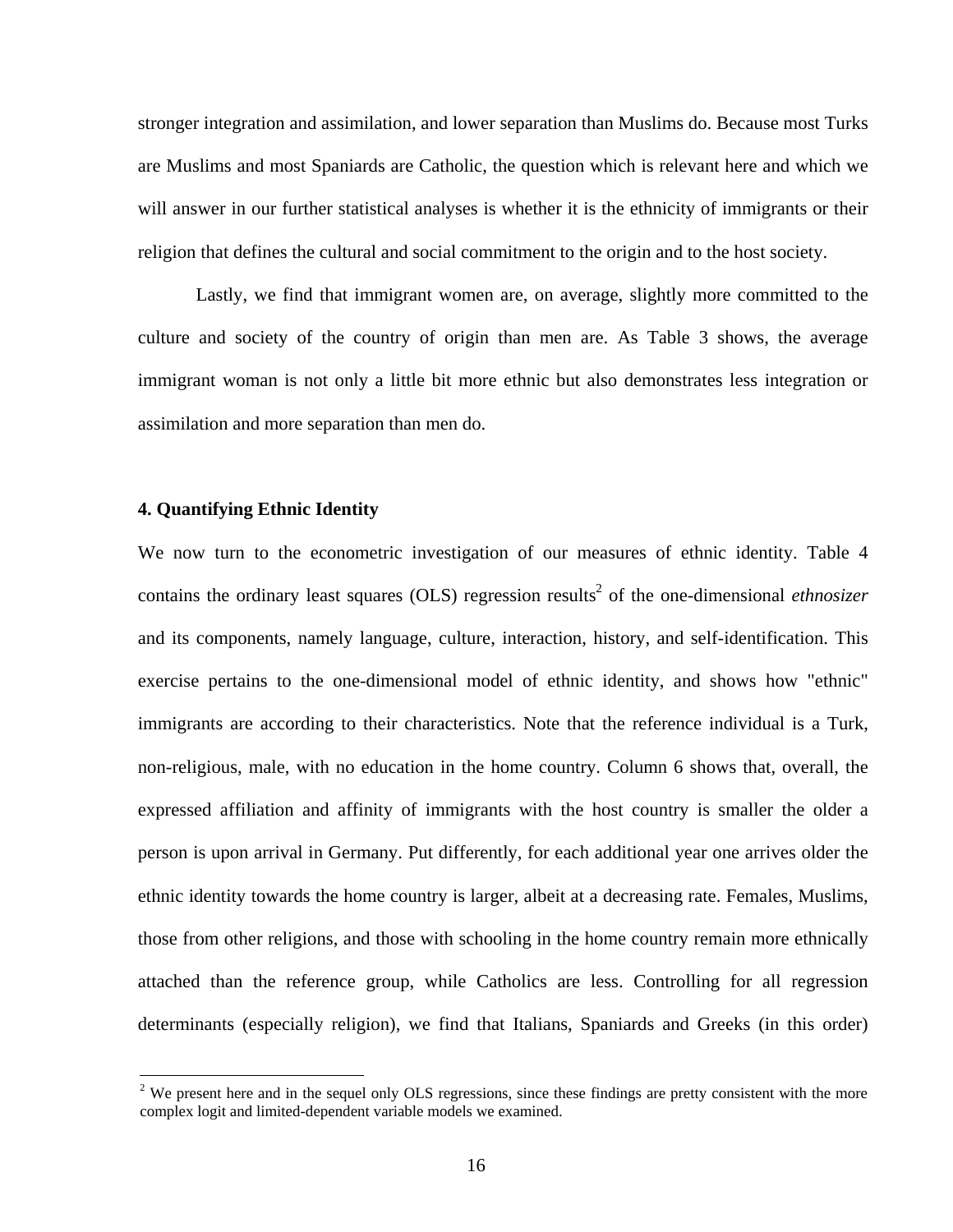continue to have a stronger ethnic identity than Turks and immigrants of other ethnicities. Ex-Yugoslavs are no different than Turks. However, the estimation results suggest that Turkish (and ex-Yugoslav) Muslims maintain a much stronger ethnic identity than Greek, Italian, or Spanish Catholics.

The analysis on the components of the *ethnosizer* exhibits a much more complex picture. The affiliation with German as the native language, and the relative use of the language of ethnic origin is of central concern in scientific research and in the political debate, since the ability of language use is positively associated with labor market success (Chiswick, 1991; Chiswick and Miller, 1996, 2002; Esser, 2006). Column 1 of Table 4 basically mimics the findings of the general one-dimensional *ethnosizer*, although the estimated significant parameters are mostly larger in absolute terms. In addition, college and higher education in the home country leads to a stronger affiliation with German, and age at entry is less relevant for ethnic identity the older the individual is upon arrival. Again, we find that Italians, Spaniards and Greeks remain more linguistically ethnic than Turks and other ethnicities. Cultural ethnic identity as analyzed in Column 2 of Table 4 displays a similar structure to language, while most effect parameters are smaller in absolute size. An exception is the parameter estimate on the ex-Yugoslavs, which indicates a stronger affiliation of ex-Yugoslavs with the culture of the host country than the Turks.

Exposure to German nationals and people of the own ethnic group (interaction), and to the host or home country (migration history) is analyzed in Columns 3 and 4 of Table 4. The slope coefficients are all-in-all flatter than in the case of the general ethnosizer, if they are significant at all. While Muslims interact more with their own people, Catholics interact less in comparison to non-religious individuals. Low levels of education result in a stronger attachment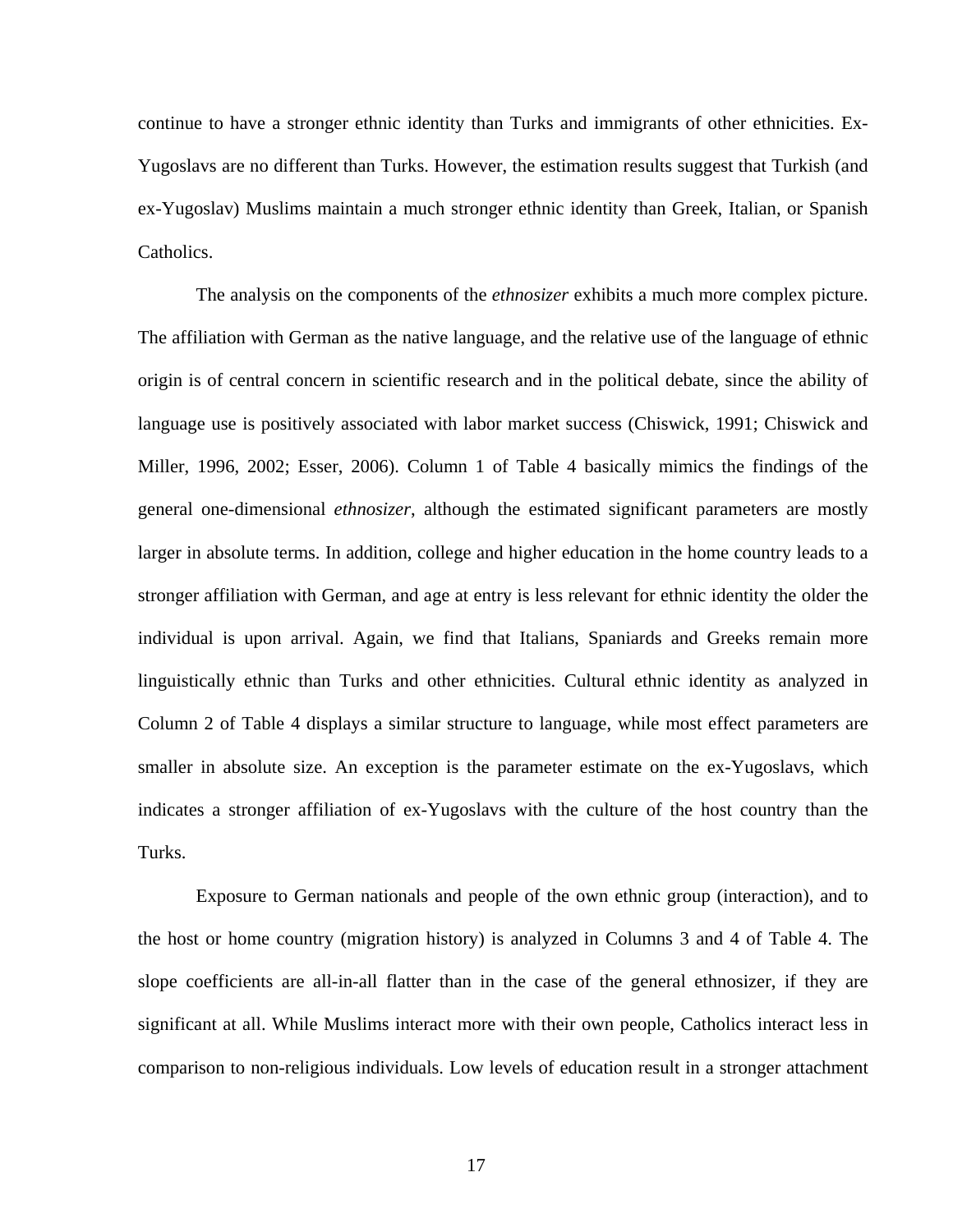to individuals from their own ethnicity. Other things equal, we find that Italians and ex-Yugoslavs remain more ethnic in their interaction with people than Turks, Spaniards, Greeks and other ethnicities. The migration history ethnosizer, which measures the attachment to the host country and nationality, exhibits the only statistically significant interaction with age among all measures; however, the effect of age at entry is small. The attachment to the host country increases with age and among Catholics, while it decreases with college and higher education in the home country. Quite surprisingly, Turks have the strongest attachment to the host country among all ethnic groups. This may be explained by a limited willingness to return to Turkey, either because of difficulties to adjust back home or to return to Germany. It could also be related to the fact that living in a large ethnic enclave of the largest immigrant community in Germany moderates the pressure for ethnic adjustment.

The individual self-expression of ethnic identity finally provides once again a somewhat similar picture to the general *ethnosizer*. As the estimates in Column 5 of Table 4 suggest, the individual affiliation of migrants with the host country is smaller the older a person is upon arrival in Germany. Muslims and those with some school education remain more ethnic than the reference group, while Catholics are less. Spaniards and Italians remain more ethnic based on self-identification than Greeks, Turks, ex-Yugoslavs, and other ethnicities.

Across all indicators, this analysis provides rough predictions of ethnic integration into the host country's ethnicity: The attachment is smaller among females, Muslims, with basic education, and with every extra year of age upon arrival in the host country, but larger among Catholics. Other things equal, and as a tendency, Greeks, Italians and Spaniards are more attached to their own ethnicity than the Turks as a reference group. However, the ex-Yugoslavs provide a more complex picture: They are more attached to people of their own ethnicity and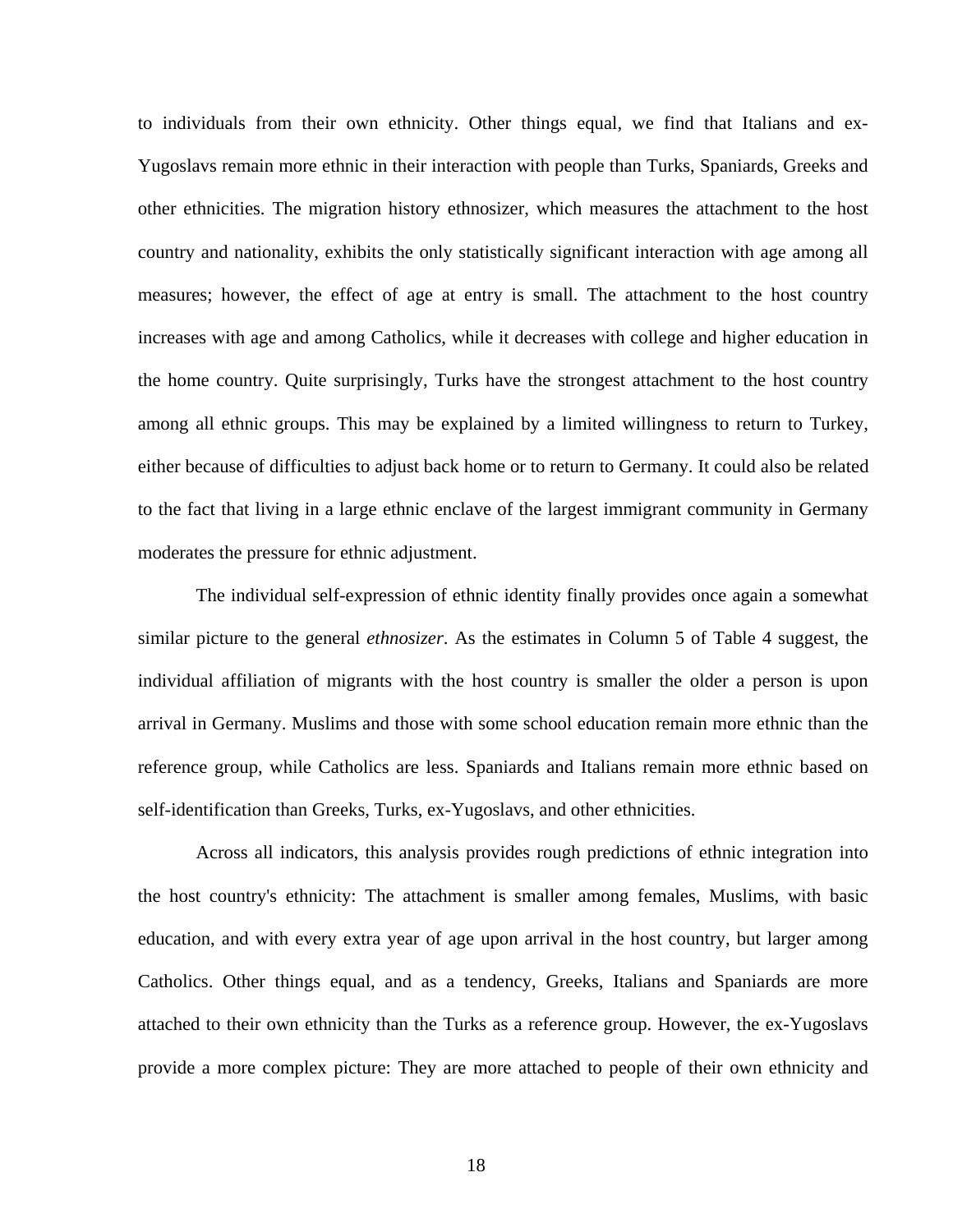their home country than the Turks, but they are closer to the German culture and provide less ethnic self-identification.

We now move over to the analysis of our two-dimensional model of ethnic identity. This approach enables us to differentiate between integration, assimilation, separation and marginalization of the ethnic groups. Regression results are again OLS estimates and presented in Table 5. As before, the reference individual is male, non-religious, Turkish, and with no education in the home country. Against this reference, females are no different in all four categories of the ethnosizer. Age at entry matters: it decreases the scores for integration and assimilation, and increases the scores for separation and marginalization; the effect is linear for integration only, while it is moderated with higher age at entry in the other three cases. Age in general does not affect the strength of integration or assimilation at all, but it is negatively associated with separation and positively connected with marginalization. Younger immigrants are more likely to assimilate or integrate. The older individuals are upon arrival, the less probable is separation or marginalization in the host country; while separation becomes even less likely with rising age, marginalization becomes stronger.

As it turns out, religion is a decisive indicator for the evolution of the components of ethnic identity in the two-dimensional model. Muslims are less likely to integrate and are more often separated and marginalized. Catholics are also integrating less than other Christians and nonreligious individuals, but they are strongly more assimilated and strongly less separated than the reference group. Christians in general exhibit more marginalization in comparison to nonreligious individuals, but are less marginalized than Muslims and people from other religions. If assimilation is the central goal, then Catholics or other Christians are the preferred groups; if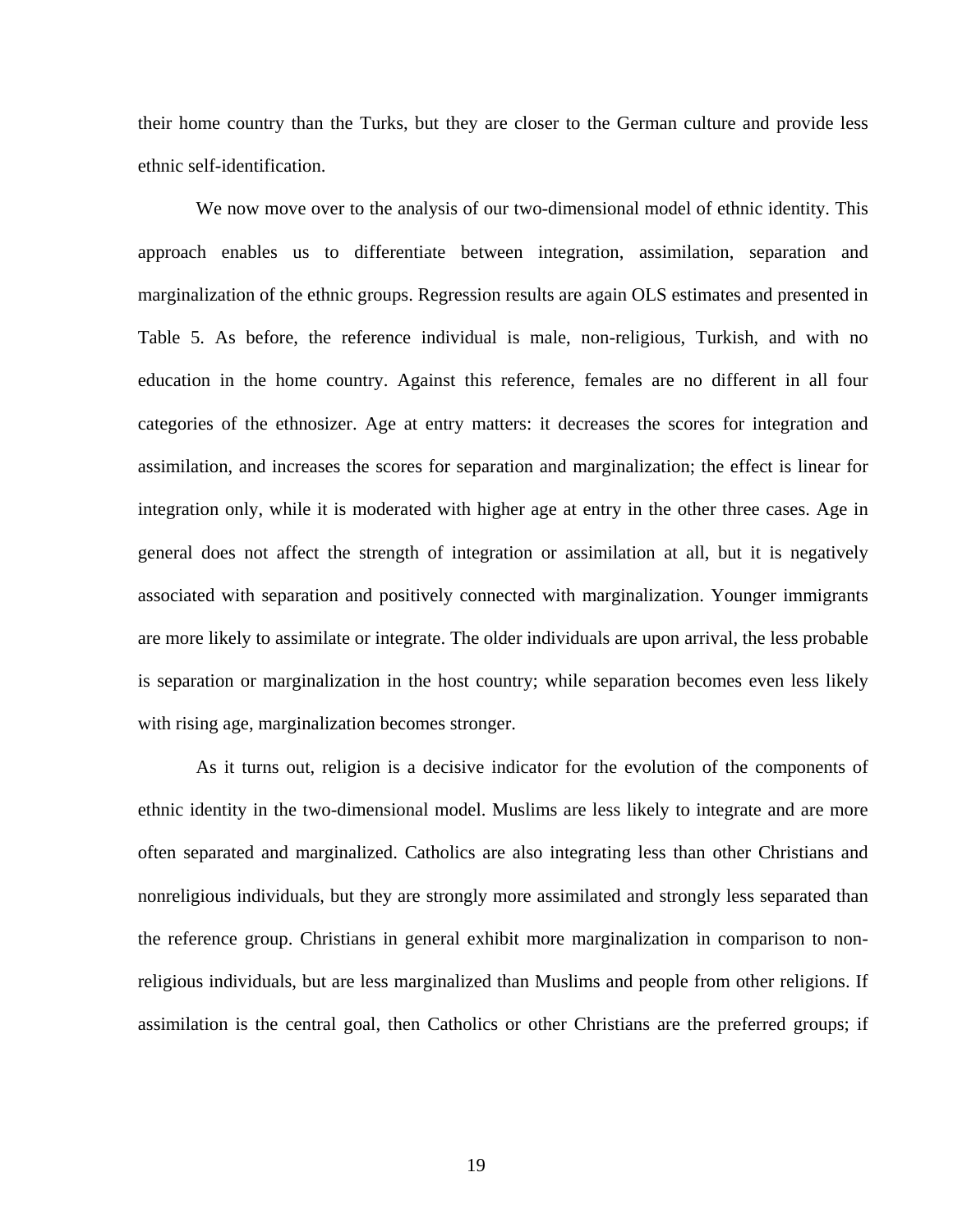integration is the required level of performance, then non-religious individuals outperform the Christians.

Vocational education in the home country has no effect on any of the different channels of the evolution of ethnic identity of immigrants. Other forms of education at home, however, exhibit a differentiated impact. School education before emigration (complete or incomplete) leads to higher levels of separation; the effects are stronger with incomplete schooling than with complete schooling both in comparison to no education. Integration is strongest among those immigrants with college and higher education in the home country; those individuals are prepared best to adapt to the home country ethnicity while keeping ties to their old ethnic identity. Next are those with no education, followed by immigrants who had complete schooling before migration. The lowest scores concerning integration are observed by immigrants with incomplete education in the home country. Finally, individuals with no education in the home country assimilate best. Second in the assimilation category rank those with college and higher education, followed by those with complete schooling in the home country leaving those with incomplete schooling behind.

The effects of ethnic origin are covered by parameters for country of origin dummies, which need to be interpreted with respect to the Turkish reference group. Marginalization is observed only with respect to the ex-Yugoslavs, who are also no different than the Turks with respect to separation, assimilation or integration. Separation is stronger for Greeks, Italians and Spaniards than for the Turks, and less strong for the other ethnicities in our sample. Turks assimilate better than Greeks, Italians and Spaniards, are similar to ex-Yugoslavs, and assimilate less than the other ethnicities. Finally, Italians and Spaniards integrate less than the others.

20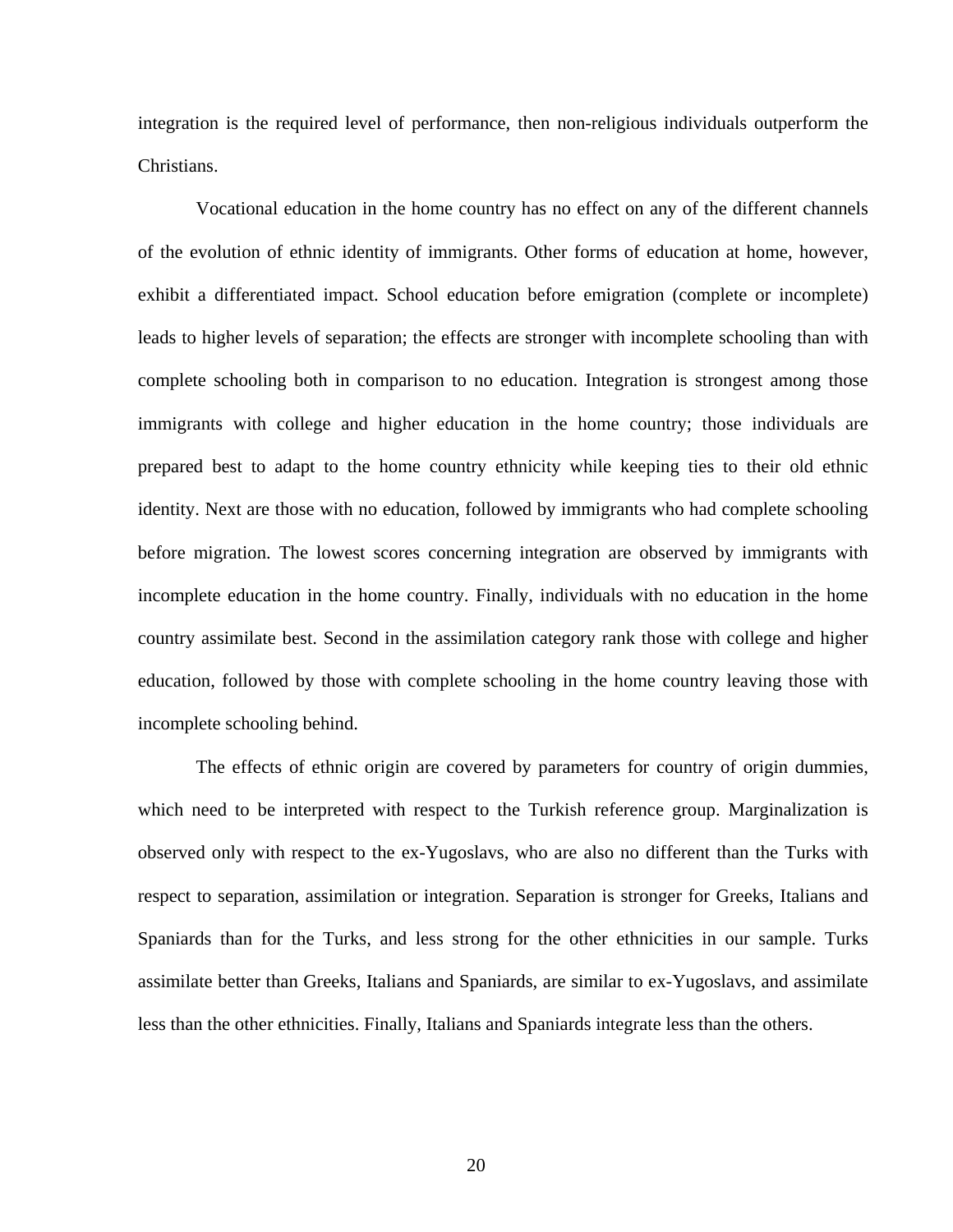While we have found that religion is a decisive production factor in the process of ethnic adjustment, the country of origin dummies still suggest larger differences in ethnic identity according to nationality and ancestry. This implies that ethnicity measured by country of origin cannot be reduced to religious factors. Expressed differently, religion has an independent impact on an individual's ability to adjust into another ethnicity, and this might be related either to the particular characteristics of the religion or to its closeness to the dominant religion in the host country.

### **5. Summary and Conclusions**

In this paper we investigated migrant ethnicity and the evolution of ethnic identity during residence in the host country. To operationalize ethnic identity we established five groups of factors: language use, cultural aspects, ethnic networks, migration history, and ethnic selfidentification. Using these factor groups, a linear continuous representation of ethnic identity measures devotion to the host society and commitment to the origin on a scale from zero to one, which we call the one-dimensional *ethnosizer*. A two-dimensional *ethnosizer* allows us to distinguish between integration, assimilation, separation and marginalization of migrant ethnic identity. Using data from the German Socio-economic Panel, we then calibrate the various measures and investigate their relationship to age, age at entry, religion, educational levels, and ethnic origin.

Females are more apart from the native ethnicity in Germany than males, and this result is caused by a low attachment concerning language use and cultural aspects. Catholics adapt stronger to the ethnicity of the host country, while Muslims adjust less. Completed and incomplete schooling in the home country keeps migrants ethnic and inflexible towards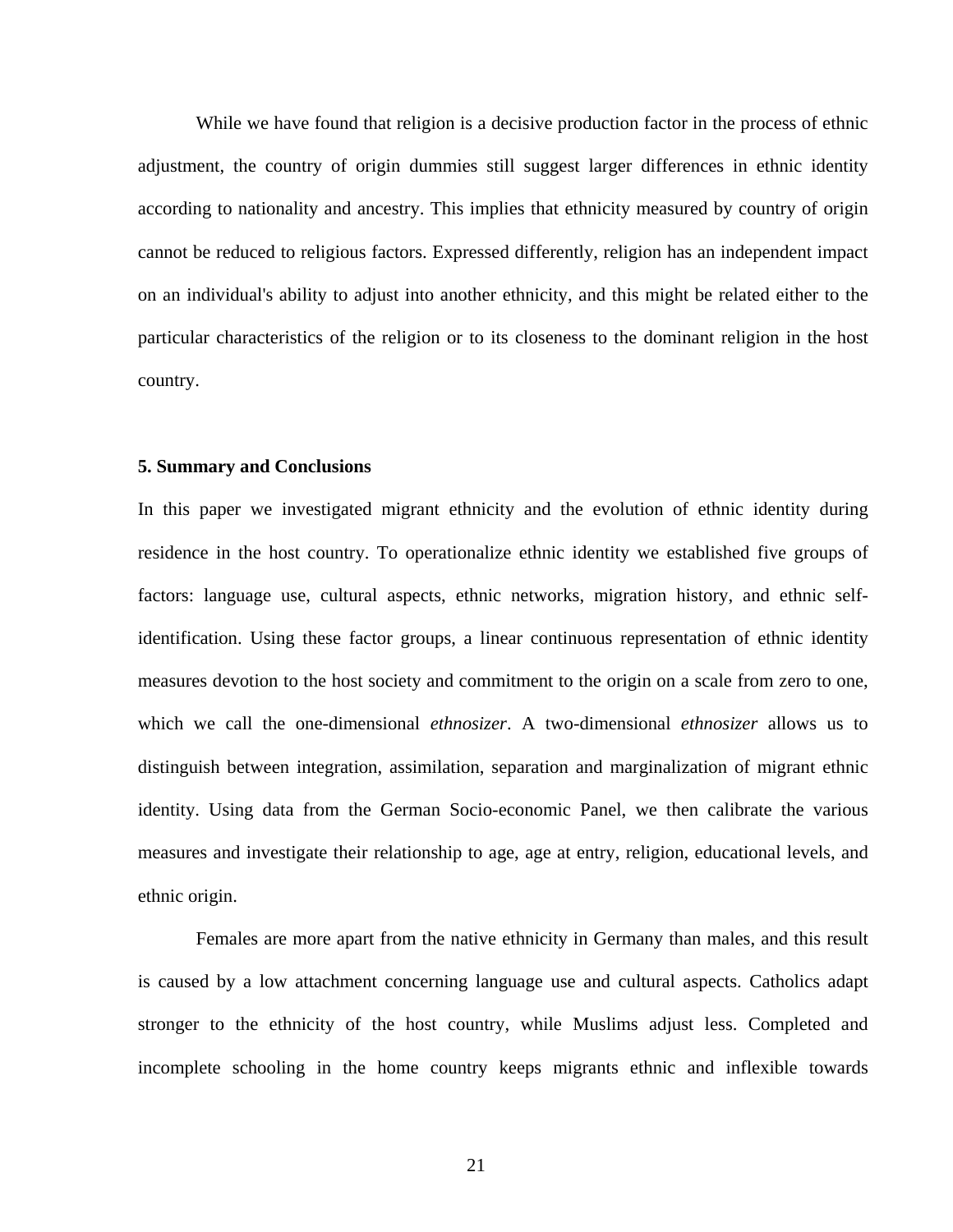adjustment. College and higher education in the home country lead to a stronger language use of German, but have no statistically significant effect on the general one-dimensional *ethnosizer*. In the two-dimensional model, young migrants are integrated or assimilated the best. Muslims do not integrate, while Catholics and other Christians assimilate well. Immigrants with college degree or higher education in the home country integrate well, but they do not assimilate. School education, whether complete or incomplete, is more harmful for the process of integration or assimilation than no education. Throughout this analysis, the ethnic origins of the individuals, measured by dummy variables of the countries of origin, remain statistically different from zero.

These findings have important implications for migration policy. Gender differences are not significant in the two-dimensional model. Preference should be given to young migrants with college degrees or higher education in the home country. Religion is a powerful indicator of the evolution of ethnic identity: Muslims are difficult to integrate, and they have a tendency for marginalization and separation in the host country. Catholics, to the contrary, assimilate well and exhibit a small level of separation.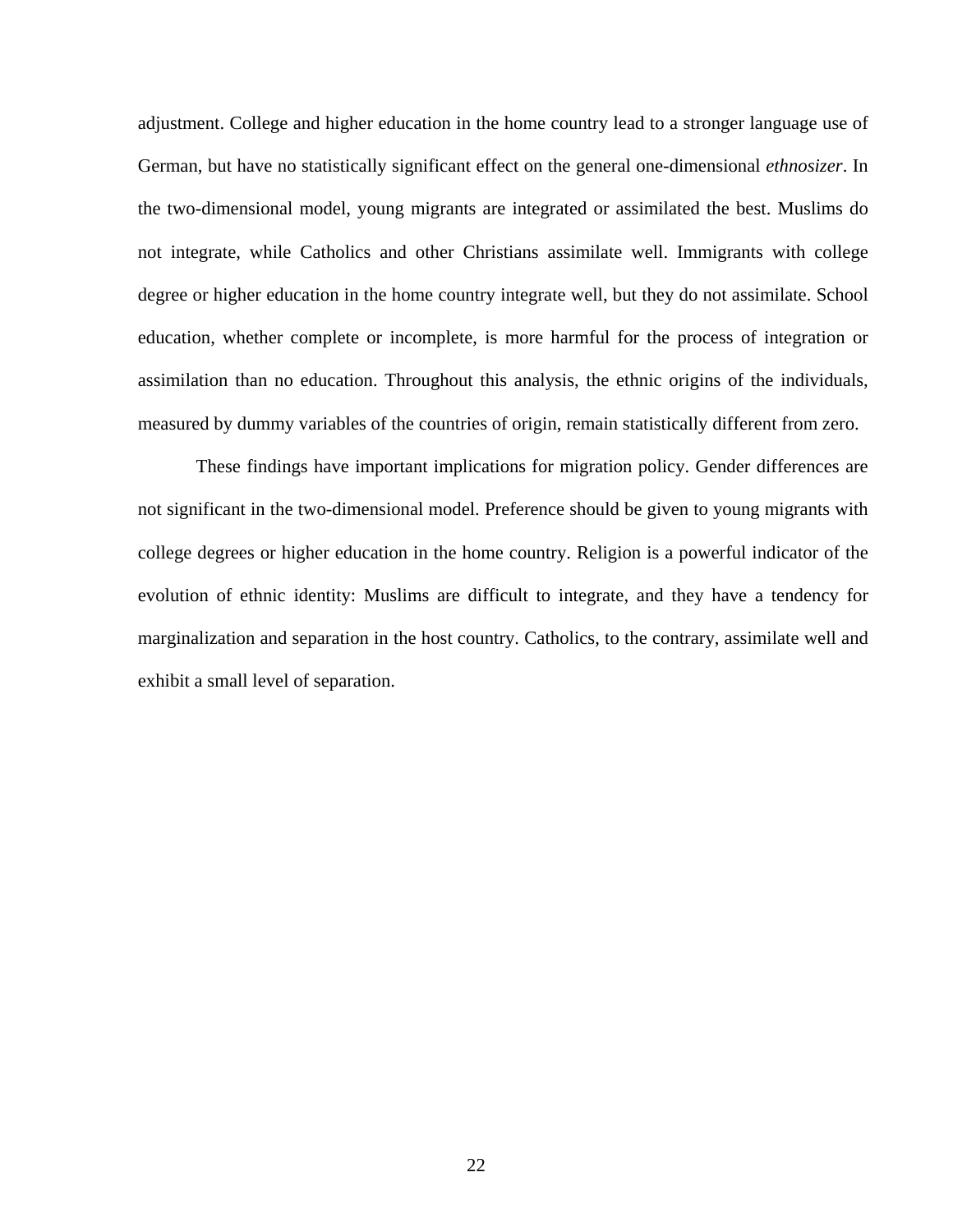### **References**

Berry, J. (1980). "Acculturation as Varieties of Adaptation." In A.M. Padilla (Ed.), Acculturation: Theory, Models and Some New Findings. Boulder, CO: Westview, 9-25.

Berry, J., Kim, U., Power, S., Young, M., & Bujaki, M. (1989). "Acculturation Attitudes in Plural Societies." Applied Psychology: An International Review, 38, 185-206.

Betts, J. & Fairlie, R. (2001). "Explaining Ethnic, Racial and Immigrant Differences in Private School Attendance." Journal of Urban Economics, 50, 26-51.

Chiswick, B.R. (1991). "Speaking, Reading and Earnings among Low-Skilled Immigrants." Journal of Labor Economics, 9(2), 149-170.

Chiswick, B.R. & Miller, P.W. (1996). "Ethnic Networks and Language Proficiency among Immigrants," Journal of Population Economics, 9 (1), 19-35.

Chiswick, B.R. & Miller, P.W. (2002). "Immigrant Earnings: Language Skills, Linguistic Concentrations and the Business Cycle." Journal of Population Economics, 15(1), 31-57.

Constant, A. & Zimmermann, K.F. (2005) "Legal Status at Entry, Economic Performance, and Self-employment Proclivity: A Bi-national Study of Immigrants." IZA Discussion Paper No. 1910.

Dana, L.-P. (1997). "The Origins of Self-Employment in Ethno-Cultural Communities: Distinguishing Between Orthodox Entrepreneurship and Reactionary Enterprise." Canadian Journal of Administrative Sciences, 14(1), 52-68.

Driedger, L. (1989). The Ethnic Factor: Identity in Diversity, Toronto, McGraw-Hill Ryerson, 136-137.

Esser, H. (2006). "Migration, Sprache und Integration." AKI Forschungsbilanz 4, mimeo, Science Center Berlin.

Hazuda, H., Haffner, S., Stern, M., & Eifler, C. (1988). "Effects of Acculturation and Socioeconomic Status on Obesity and Diabetes in Mexican Americans." American Journal of Epidemiology, 128(6), 1289-1301.

Hirshman, E. (1981). "American Jewish Ethnicity, its Relationship to Some Selected Aspects of Consumer Behavior." Journal of Marketing, 45; 102-110.

Kwan, K.-L. & Sodowsky, G. (1997). "Internal and External Ethnic Identity and Their Correlates: A Study of Chinese American Immigrants." Journal of Multicultural Counseling and Development, 25, 51-67.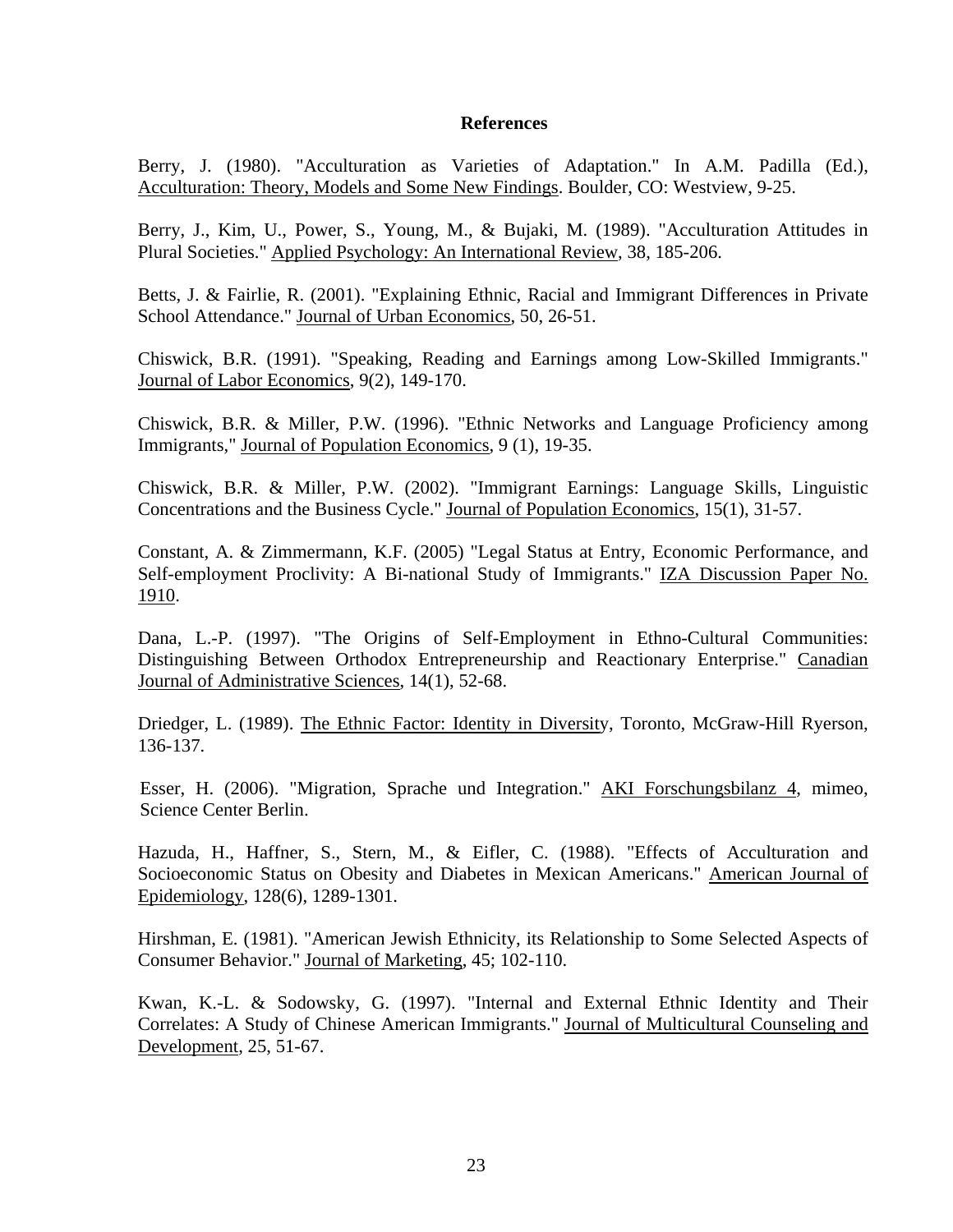Laroche, M., Kim, Ch., Tomiuk, M., & Belisle, D. (2005). "Similarities in Italian and Greek Multidimensional Ethnic Identity: Some Implications for Food Consumption." Canadian Journal of Administrative Sciences, 22(2), 143-167.

Makabe, T. (1979). "Ethnic Identity Scale and Social Mobility: The Case of Nisei in Toronto." The Canadian Review of Sociology and Anthropology, 16, 136-145.

Masuda, M., Matsumoto, G., & Meredith, G. (1970). "Ethnic Identity in Three Generations of Japanese Americans." Journal of Social Psychology, 81, 199-207.

Montgomery, G. (1992). "Comfort with Acculturation Status among Students from South Texas." Hispanic Journal of Behavioral Sciences, 14(2), 201-223.

Neuman, S, & Oaxaca, R. (2004). "Wage Differentials in the 1990s in Israel; Endowments, Discrimination, and Selectivity." IZA Discussion Paper No.1362.

Nguyen, H. & von Eye, A. (2002). "The Acculturation Scale for Vietnamese Adolescents (ASVA): A Bidimensional Perspective." International Journal of Behavior Development, 26 (3), 2002-2013.

Ogden, D., Ogden, J., & Schau, H. (2004). "Exploring the Impact of Culture and Acculturation on Consumer Purchase Decisions: Toward a Microcultural Perspective." Academy of Marketing Science Review [Online], 8. Available: http://www.amsreview.org/articles/ogden03-2004.pdf

Phinney, J. (1990). "Ethnic Identity in Adolescents and Adults: Review of Research." Psychological Bulletin, 180(3), 499-514.

Phinney, J. (1992). "The Multigroup Ethnic Identity Measure: A New Scale for Use with Diverse Groups." Journal of Adolescent Research, 7(2), 156-176.

Phinney, J. (1996). "When We Talk About American Ethnic Groups: What Do De Mean?" American Psychologist, 51(9), 918-927.

Piche, V., Renaud, J., Gingras, L., & Shapiro, D. (2002). "Economic Integration of New Immigrants in the Montreal Labor Market: A Longitudinal Approach." Population (English Edition, 2002), 57(1), 57-82.

Ruble, B. (1989). "Ethnicity and Soviet Cities." Soviet Studies, 41(3), 401-414.

Smith, J. (2004). Immigrants and their Schooling. The Center for Comparative Immigration Studies, Working Paper 108.

SOEP Group. (2001). "The German Socio-Economic Panel (GSOEP) After More Than 15 Years - Overview," in Holst, E., D.R. Lillard and T.A. DiPrete, eds., Proceedings of the 2000 Fourth International Conference of German Socio-Economic Panel Study Users (GSOEP2000), Vierteljahrshefte zur Wirtschaftsforschung (Quarterly Journal of Economic Research), 70, 7-14.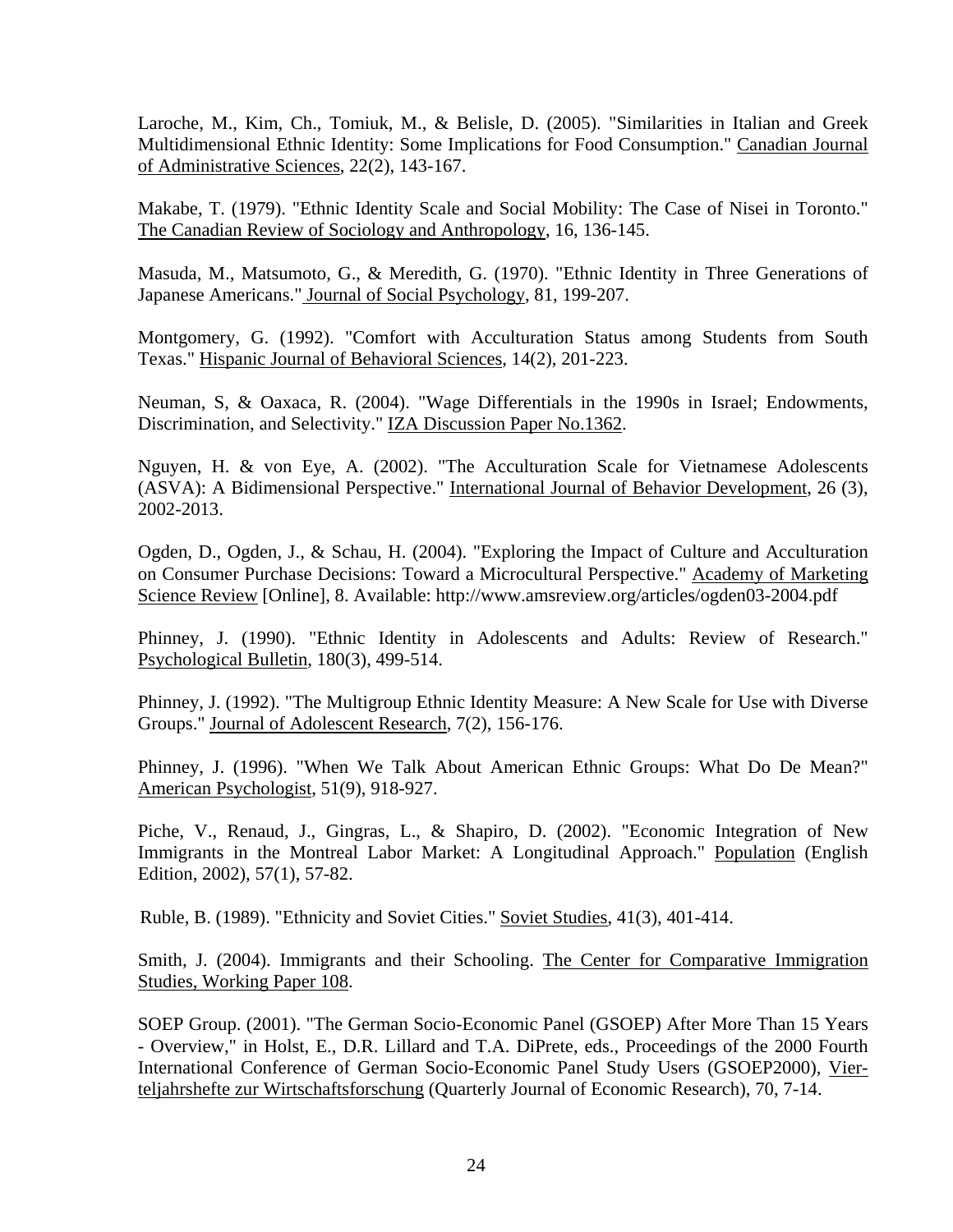Thurnwald, R. (1932). "The Psychology of Acculturation." American Anthropologists, 34, 557- 69.

Tzuriel, D. & Klein, M. (1977). "Ego Identity: Effects of Ethnocentrism, Ethnic Identification, and Cognitive Complexity in Israeli, Oriental and Western Ethnic Groups." Psychological Reports, 40, 1099-1110.

Ullah, P. (1985). "Second Generation Irish Youth: Identity and Ethnicity." New Community, 12, 310-320.

Unger, J., Gallaher, P., Shakib, S., Ritt-Olson, A., Palmer, P., & Johnson, C. (2002). "The AHISMA Acculturation Scale: A New Measure of Acculturation for Adolescents in a Multicultural Society." Journal of Early Adolescence, 23(3), 225-251.

Webster, C. (1990-91). "Attitudes toward Marketing Practices: The Effects of Ethnic Identification." Journal of Applied Business Research, 7(2), 107-116.

Zorlu, A. (2003). "Do Ethnicity and Sex Matter in Pay? Analyses of 8 Ethnic Groups in the Dutch Labor Market." NIMA, Working Paper Series No.21.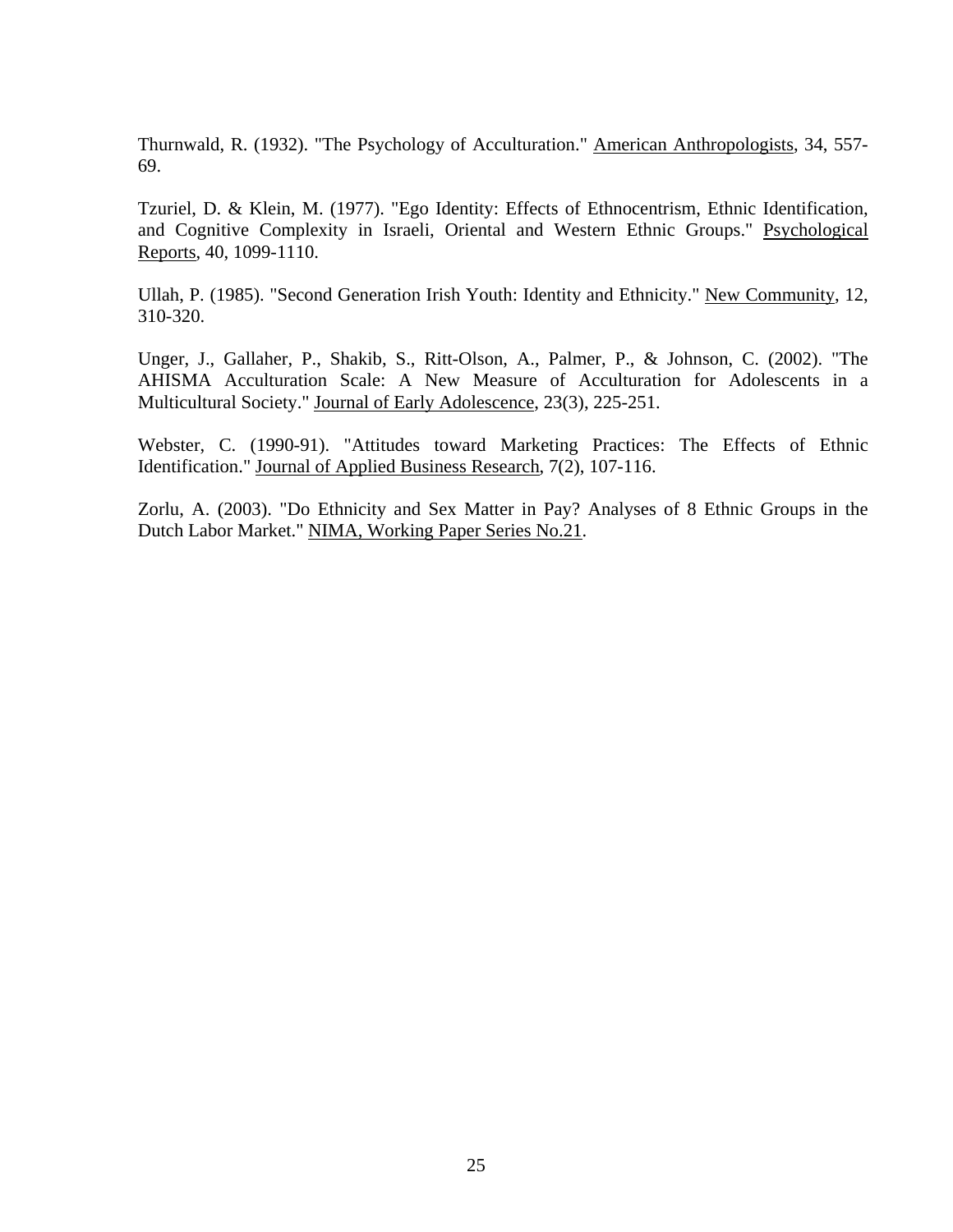| Variable                                       | Mean   | <b>Standard Deviation</b> |
|------------------------------------------------|--------|---------------------------|
| Female                                         | 0.491  | 0.500                     |
| Age                                            | 45.062 | 13.956                    |
| Age at entry                                   | 22.587 | 11.034                    |
| Muslim                                         | 0.341  | 0.474                     |
| Catholic                                       | 0.308  | 0.462                     |
| Other Christian                                | 0.272  | 0.445                     |
| Other religions                                | 0.035  | 0.184                     |
| Non-religious                                  | 0.044  | 0.206                     |
| Have at least college in the home country      | 0.058  | 0.234                     |
| Have vocational training in the home country   | 0.270  | 0.444                     |
| Have completed schooling in the home country   | 0.245  | 0.430                     |
| Have incomplete schooling in the home country  | 0.151  | 0.358                     |
| Have no education degree from the home country | 0.276  | 0.447                     |
| University                                     | 0.085  | 0.279                     |
| Post secondary non-university degree           | 0.496  | 0.500                     |
| Primary secondary                              | 0.229  | 0.420                     |
| No education                                   | 0.191  | 0.393                     |
| Turkish                                        | 0.348  | 0.476                     |
| ex-Yugoslav                                    | 0.178  | 0.383                     |
| Greek                                          | 0.085  | 0.279                     |
| Italian                                        | 0.153  | 0.360                     |
| Spanish                                        | 0.036  | 0.187                     |
| Other ethnicity                                | 0.184  | 0.387                     |
| One-dimensional ethnosizer                     | 0.492  | 0.171                     |
| Integration                                    | 1.190  | 0.999                     |
| Assimilation                                   | 1.078  | 1.083                     |
| Separation                                     | 1.874  | 1.389                     |
| Marginalization                                | 0.857  | 0.889                     |

Table 1. Descriptive Sample Statistics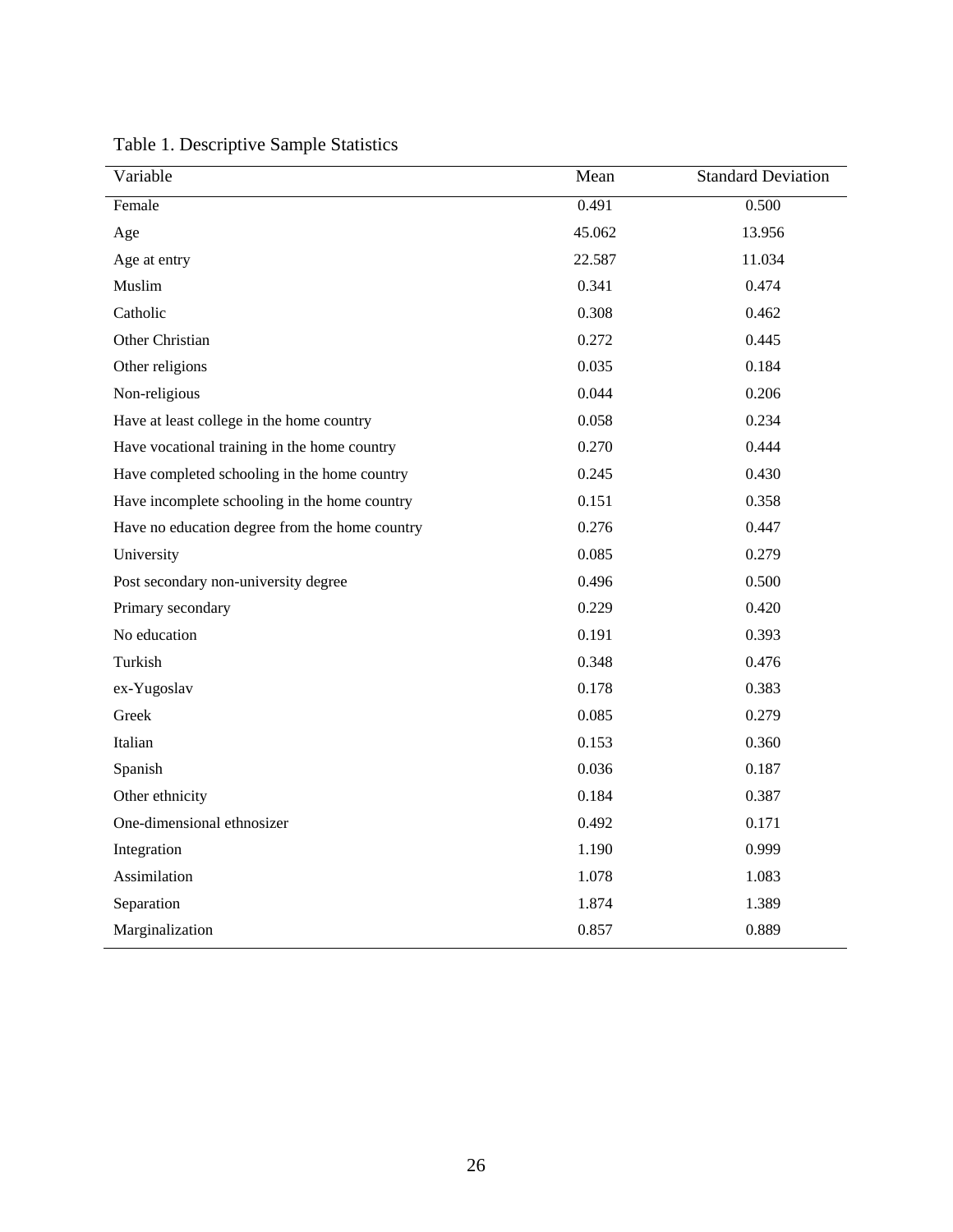| One-dimensional model                             | Two-dimensional model                          |
|---------------------------------------------------|------------------------------------------------|
| (1)                                               | (2)                                            |
| Language                                          | Language                                       |
| Own opinion of Spoken German                      | Own opinion of Spoken German                   |
| Own opinion of written German                     | Own opinion of written German                  |
| Language mostly used in Germany                   | Own opinion of Spoken language of origin       |
|                                                   | Own opinion of written language of origin      |
| Culture                                           | Culture                                        |
| Preferred media                                   | Preferred media                                |
| Preferred music                                   |                                                |
| Cooked meals                                      |                                                |
| Ethnic self-identification                        | Ethnic self-identification                     |
| Self-identification as German                     | Self-identification as German                  |
|                                                   | Self-identification with the country of origin |
|                                                   |                                                |
| Ethnic interaction                                | Ethnic interaction                             |
| Ancestry of three closest friends                 | Ancestry of three closest friends              |
| Paid visits to Germans during the last year       |                                                |
| Received visits from Germans during the last year |                                                |
| Family abroad                                     |                                                |
| German spouse                                     |                                                |
|                                                   |                                                |
| <b>Migration</b> history                          | Migration history                              |
| Wish to remain in Germany permanently             | Intend to apply for German Citizenship         |
| Trips to the country of origin                    | Return to the country of origin                |

# Table 2. Five Elements of Ethnic Identity that Compose the Ethnosizer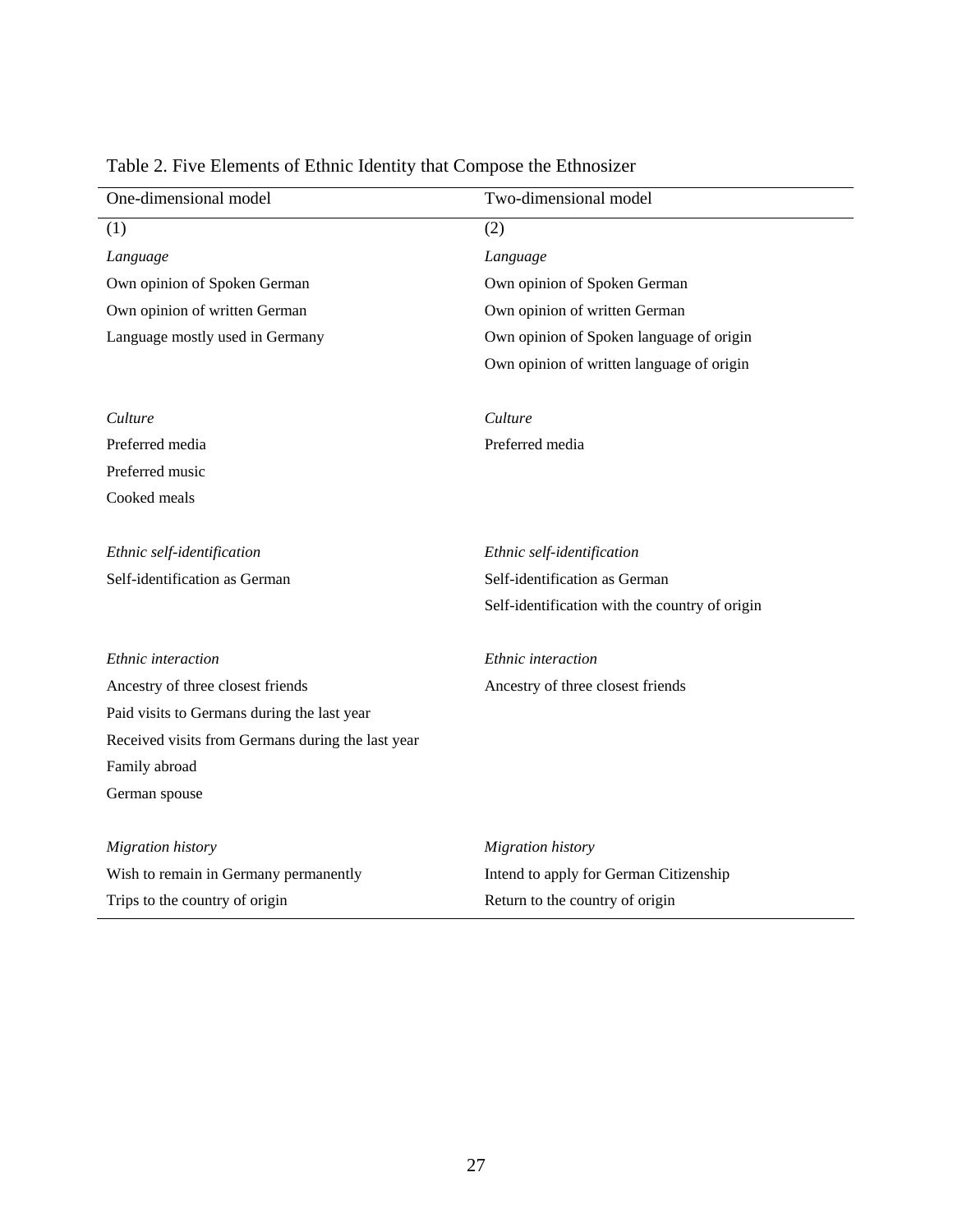|                  | One-dimensional | Two-dimensional |             |                 |            |
|------------------|-----------------|-----------------|-------------|-----------------|------------|
|                  | Ethnosizer      | Assimilation    | Integration | Marginalization | Separation |
| Ethnicity        |                 |                 |             |                 |            |
| Turkish          | 0.565           | 0.779           | 1.032       | 0.896           | 2.293      |
|                  | (0.007)         | (0.045)         | (0.046)     | (0.043)         | (0.063)    |
| ex-Yugoslavian   | 0.487           | 1.097           | 1.203       | 0.919           | 1.780      |
|                  | (0.010)         | (0.066)         | (0.062)     | (0.060)         | (0.085)    |
| Greek            | 0.499           | 0.897           | 1.121       | 0.914           | 2.069      |
|                  | (0.014)         | (0.083)         | (0.095)     | (0.083)         | (0.132)    |
| Italian          | 0.475           | 1.069           | 1.162       | 0.858           | 1.912      |
|                  | (0.011)         | (0.080)         | (0.065)     | (0.064)         | (0.096)    |
| Spanish          | 0.457           | 1.122           | 1.388       | 0.714           | 1.776      |
|                  | (0.024)         | (0.145)         | (0.162)     | (0.109)         | (0.213)    |
| Other            | 0.420           | 1.541           | 1.415       | 0.768           | 1.276      |
|                  | (0.011)         | (0.069)         | (0.064)     | (0.052)         | (0.074)    |
| Gender           |                 |                 |             |                 |            |
| Female           | 0.503           | 1.032           | 1.152       | 0.898           | 1.918      |
|                  | (0.007)         | (0.041)         | (0.040)     | (0.036)         | (0.055)    |
| Male             | 0.481           | 1.123           | 1.227       | 0.818           | 1.832      |
|                  | (0.006)         | (0.042)         | (0.038)     | (0.033)         | (0.053)    |
| Religion         |                 |                 |             |                 |            |
| Muslim           | 0.563           | 0.862           | 0.929       | 0.946           | 2.262      |
|                  | (0.007)         | (0.047)         | (0.044)     | (0.043)         | (0.064)    |
| Catholic         | 0.440           | 1.293           | 1.244       | 0.822           | 1.641      |
|                  | (0.008)         | (0.058)         | (0.046)     | (0.043)         | (0.068)    |
| Other Christians | 0.506           | 1.039           | 1.109       | 0.869           | 1.983      |
|                  | (0.005)         | (0.035)         | (0.031)     | (0.029)         | (0.045)    |
| Other religion   | 0.489           | 1.094           | 1.192       | 0.855           | 1.859      |
|                  | (0.005)         | (0.030)         | (0.028)     | (0.025)         | (0.039)    |
| No religion      | 0.492           | 1.083           | 1.173       | 0.871           | 1.872      |
|                  | (0.004)         | (0.030)         | (0.028)     | (0.025)         | (0.039)    |
| Mean             | 0.492           | 1.078           | 1.190       | 0.857           | 1.874      |
|                  | (0.005)         | (0.030)         | (0.027)     | (0.024)         | (0.034)    |

Table 3. Distribution of the One- and Two-dimensional Ethnosizer by Ethnicity, Gender, and Religion

Note: Standard deviations in parenthesis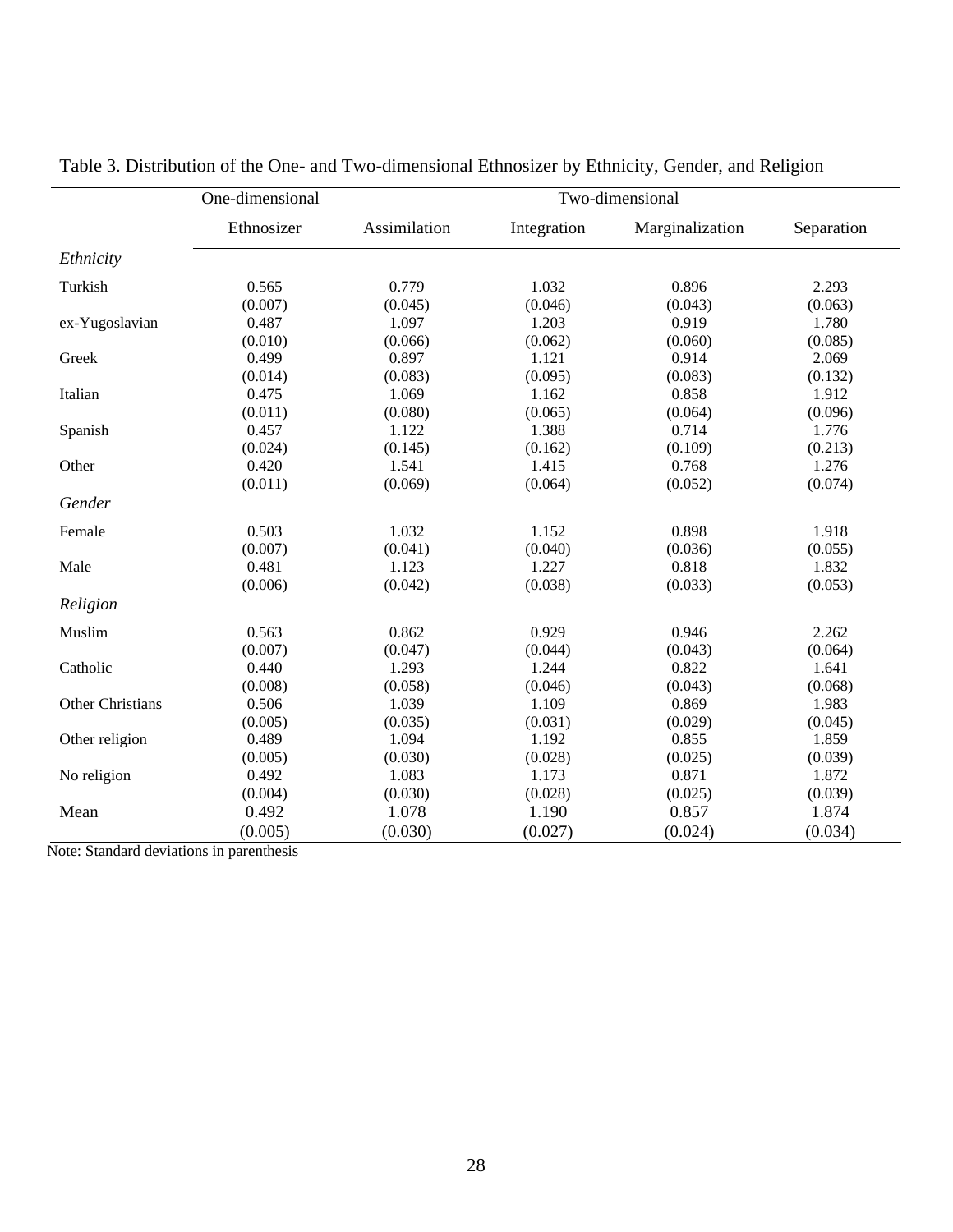|                                 | Language              | Culture               | Interaction           | History               | Self-                 | Ethnosizer             |
|---------------------------------|-----------------------|-----------------------|-----------------------|-----------------------|-----------------------|------------------------|
|                                 | (1)                   | (2)                   | (3)                   | (4)                   | identification<br>(5) | (6)                    |
| Constant                        | 0.143                 | $0.366***$            | $0.545***$            | $0.780***$            | $0.571***$            | $0.481***$             |
|                                 | (0.77)                | (2.62)                | (3.51)                | (3.66)                | (2.76)                | (4.15)                 |
| Age                             | $-0.003$              | 0.0005                | 0.008                 | $-0.045***$           | $-0.009$              | $-0.010$               |
|                                 | $(-0.24)$             | (0.05)                | (0.72)                | $(-3.10)$             | $(-0.64)$             | $(-1.24)$              |
| Age <sup>2</sup>                | 2.91E-05              | $-2.2E-05$            | $-0.0002$             | $0.001***$            | 0.0002                | 0.0002                 |
|                                 | (0.11)                | (0.11)                | $(-0.96)$             | (3.36)                | (0.68)                | (1.23)                 |
| Age <sup>3</sup>                | $-3.11E-07$           | 2.04E-07              | 1.78E-06              | $-8.18E-06***$        | $-1.98E-06$           | $-1.70E-06$            |
|                                 | $(-0.16)$             | (0.14)                | (1.12)                | $(-3.76)$             | $(-0.93)$             | $(-1.44)$              |
| Age at entry                    | $0.019***$            | $0.007***$            | $0.003*$              | 0.002                 | $0.006**$             | $0.007***$             |
|                                 | (8.76)                | (4.52)                | (1.66)                | (0.73)                | (2.45)                | (5.50)                 |
| Age at entry <sup>2</sup>       | $-0.0001***$          | $-0.0001$ ***         | $-1.2E-05$            | $0.0001*$             | 1.72E-06              | $-2.8E-05$             |
|                                 | $(-3.66)$             | $(-2.75)$             | $(-0.40)$             | (1.78)                | (0.04)                | $(-1.28)$              |
| Female                          | $0.041***$            | $0.037***$            | $-0.008$              | $-0.008$              | 0.021                 | $0.017**$              |
|                                 | (3.05)                | (3.65)                | $(-0.70)$             | $(-0.5)$              | (1.39)                | (1.99)                 |
| Muslim                          | $0.141***$            | $0.129***$            | $0.048*$              | $-0.049$              | $0.070*$              | $0.068***$             |
|                                 | (4.19)                | (5.10)                | (1.72)                | $(-1.26)$             | (1.85)                | (3.23)                 |
| Catholic                        | $-0.063*$             | $-0.070**$            | $-0.101***$           | $-0.089**$            | $-0.079**$            | $-0.081***$            |
|                                 | $(-1.81)$             | $(-2.66)$             | $(-3.46)$             | $(-2.22)$             | $(-2.02)$             | $(-3.69)$              |
| Other Christian                 | $-0.021$<br>$(-0.62)$ | $-0.019$<br>$(-0.74)$ | $-0.031$<br>$(-1.08)$ | $-0.057$<br>$(-1.46)$ | $-0.028$<br>$(-0.74)$ | $-0.031$               |
| Other religion                  | $0.103**$             | $0.087**$             | 0.028                 | 0.010                 | 0.067                 | $(-1.47)$<br>$0.059**$ |
|                                 | (2.19)                | (2.47)                | (0.71)                | (0.18)                | (1.29)                | (2.02)                 |
| College and higher education in | $-0.093***$           | 0.003                 | $-0.018$              | $0.086**$             | $0.069*$              | 0.009                  |
| the home country                | $(-2.65)$             | (0.13)                | $(-0.62)$             | (2.14)                | (1.76)                | (0.43)                 |
| Vocational training in the home | $-0.023$              | 0.013                 | $-0.001$              | 0.008                 | 0.032                 | 0.006                  |
| country                         | $(-1.04)$             | (0.77)                | $(-0.04)$             | (0.30)                | (1.28)                | (0.41)                 |
| Complete schooling<br>the<br>in | $0.090***$            | $0.057***$            | $0.032*$              | 0.034                 | $0.070***$            | $0.057***$             |
| home country                    | (4.18)                | (3.52)                | (1.77)                | (1.39)                | (2.92)                | (4.22)                 |
| Incomplete schooling in the     | $0.131***$            | $0.080***$            | 0.099***              | 0.038                 | $0.101***$            | $0.090***$             |
| home country                    | (5.37)                | (4.37)                | (4.88)                | (1.35)                | (3.71)                | (5.91)                 |
| ex-Yugoslav                     | 0.020                 | $-0.043***$           | $0.035**$             | $0.086***$            | $-0.038*$             | 0.012                  |
|                                 | (1.00)                | $(-2.90)$             | (2.16)                | (3.85)                | $(-1.72)$             | (1.00)                 |
| Greek                           | $0.068**$             | $0.039*$              | $-0.007$              | $0.120***$            | 0.049                 | $0.054***$             |
|                                 | (2.36)                | (1.81)                | $(-0.31)$             | (3.64)                | (1.52)                | (2.99)                 |
| Italian                         | $0.127***$            | $0.058***$            | $0.044**$             | $0.083***$            | $0.070**$             | $0.076***$             |
|                                 | (4.92)                | (3.00)                | (2.03)                | (2.80)                | (2.44)                | (4.75)                 |
| Spanish                         | $0.076*$              | 0.007                 | 0.001                 | $0.148***$            | $0.112**$             | $0.069***$             |
|                                 | (1.92)                | (0.24)                | (0.02)                | (3.28)                | (2.57)                | (2.81)                 |
| Other ethnicities               | $-0.137***$           | $-0.137***$           | $-0.135***$           | $0.053**$             | $-0.049**$            | $-0.081***$            |
|                                 | $(-6.56)$             | $(-8.72)$             | $(-7.71)$             | (2.20)                | $(-2.12)$             | $(-6.22)$              |
| Adjusted $R^2$                  | 0.350                 | 0.314                 | 0.194                 | 0.071                 | 0.098                 | 0.286                  |
| Number of observations          |                       |                       | 1,254                 |                       |                       |                        |

Table 4. OLS of One-dimensional Measurements on the Immigrants' Ethnic Identity

Note: t-ratios in parenthesis

\* significant at 10%, \*\* significant at 5%, \*\*\* significant at 1% (two-tail test)